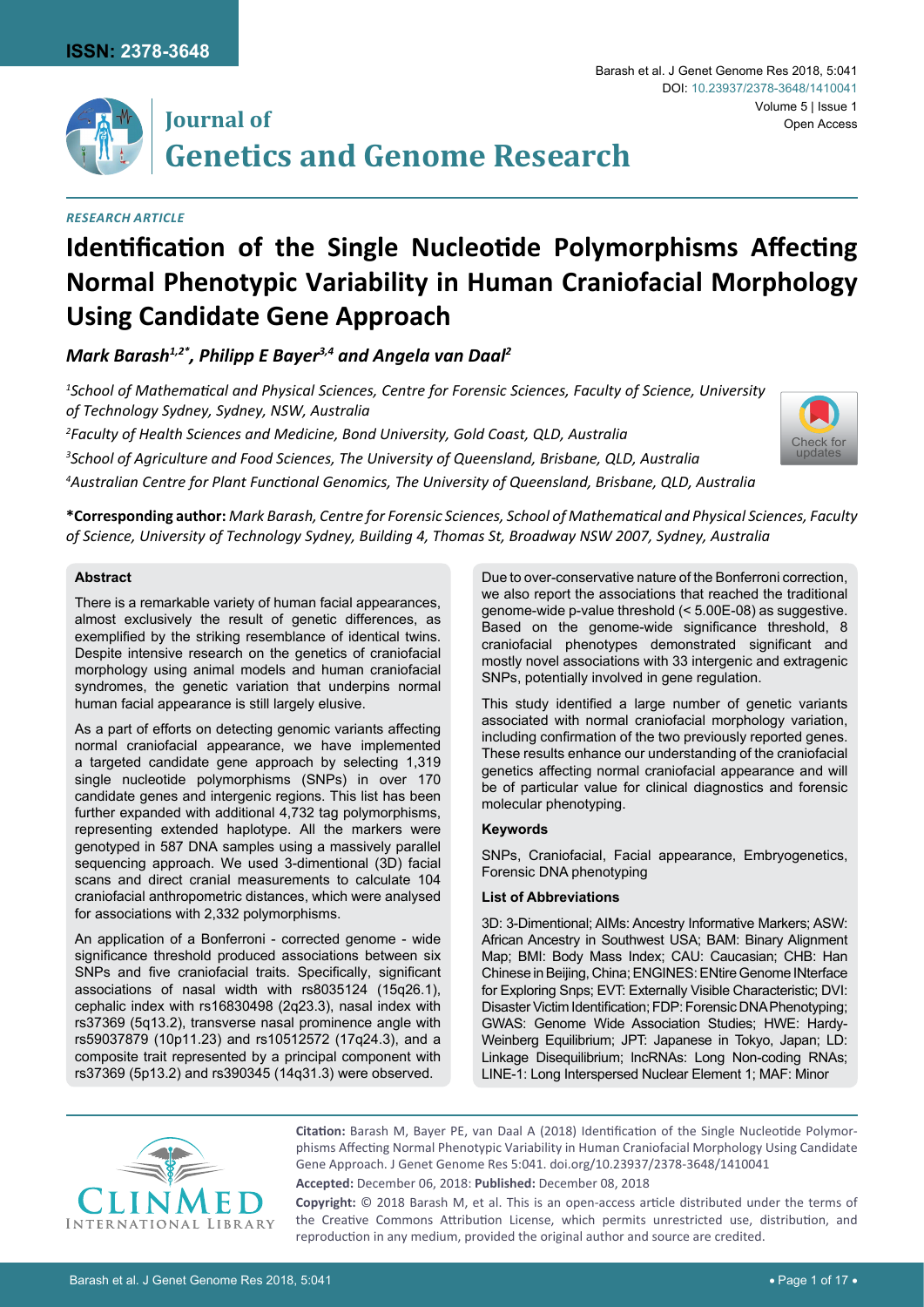Allele Frequency; ME: Measurement Error; MD: Mean Difference; OMIM: Online Mendelian Inheritance in Man; ORFs: Open Reading Frames; pfSNP: Potentially Functional SNP; PCA: Principal Component Analysis; RGB: Red, Green, Blue (colours); SNP: Single-nucleotide Polymorphism; SNAP: SNP Annotation and Proxy Search; STR: Short Tandem Repeat; TF: Transcription Factor; VCF: Variant Call Format; YRI: Yoruba in Ibadan, Nigeria

## **Introduction**

The human face is probably the most commonly used descriptor of a person and has an extraordinary role in human evolution, social interactions, clinical applications as well as forensic investigations. The influence of genes on facial appearance can be seen in the striking resemblance of monozygotic twins as well as amongst first degree relatives, indicating high heritability [[1,](#page-13-5)[2](#page-13-0)].

Uncovering the genetic background for regulation of craniofacial morphology is not a trivial task. Human craniofacial development is a complex multistep process, involving numerous signalling cascades of factors that control neural crest development, followed by a number of epithelial-mesenchymal interactions that control outgrowth, patterning and skeletal differentiation [[2](#page-13-0)]. The mechanisms involved in this process include various gene expression and protein translation patterns, which regulate cell migration, positioning and selective apoptosis, subsequently leading to development of specific facial prominences. These events are precisely timed and are under hormonal and metabolic control. Most facial features of the human embryo are recognizable from as early as 6 weeks post conception, developing rapidly *in utero* and continuing to develop during childhood and adolescence [[3](#page-13-6),[4\]](#page-13-7). Development of the face and brain are interconnected and occur at the same time as limb formation. Facial malformations therefore, frequently occur with brain and limb abnormalities and vice versa. Consequently, the development of both craniofacial and limb segments is likely to be regulated by the same genes and epistatic interactions. Genetic regulation of craniofacial development involves several key morphogenic factors such as *HOX*, *WNT*, *BMP*, *FGF* as well as hundreds of other genes and intergenic regulatory regions, incorporating numerous polymorphisms [[2](#page-13-0)].

The loci involved in the craniofacial syndromes may in fact influence the extraordinary variety of human facial appearances, in the same way that genes responsible for albinism have been shown to be involved in normal pigmentation phenotypes [\[5\]](#page-13-8). Additionally, non-genetic components such as nutrition, climate and socioeconomic environment may also affect human facial morphology via epigenetic regulation of transcription, translation and other cellular mechanics. To date, both the genetic and even more so, the epigenetic regulation of the craniofacial morphology are poorly understood.

The genetic basis of craniofacial morphogenesis has been explored in numerous animal models with multiple loci shown to be involved [[2](#page-13-0)]. The majority of human studies in this field have focused on the genetics of various craniofacial disorders such as craniosynostosis and cleft lip/palate [\[6](#page-13-1),[7\]](#page-13-2), which may provide a link to regulation of normal variation of the craniofacial phenotype, as for example observed between cleftaffected offspring and the increase of facial width seen in non-affected parents [[8](#page-13-3)]. These studies have identified several genes with numerous genetic variants that may contribute to normal variation of different facial features, such as cephalic index, bizygomatic distance and nasal area measurements [\[9](#page-13-4)[-11](#page-14-0)]. Studies of other congenital disorders involving manifestation of craniofacial abnormalities such as Alagille syndrome (*JAG1* and *NOTCH2* gene mutations), Down syndrome (chromosome 21 trisomy - multiple genes), Floating-Harbor syndrome (*SRCAP* gene mutations) and Noonan syndrome (mutations in various genes such as *PTPN11* and *RAF1*) provide additional information on the candidate genes potentially involved in normal craniofacial development [[12](#page-14-1)-[17\]](#page-14-2).

One of the main restrictions in performing genome wide association studies in this field relies in requirement for a large number of DNA samples, accompanied with comprehensive facial phenotypes. In recent years, new digital technologies such as 3-Dimentional laser imaging have been used in numerous anthropometric studies. 3-D laser imaging allows accurate and rapid capture of facial morphology, providing a better alternative to traditional manual measurements of craniofacial distances [[18-](#page-14-3)[20](#page-14-4)]. The high-throughput genotyping technologies and digital methods for capturing facial morphology have been used in a number of recent studies that demonstrated a link between normal facial variation and specific genetic polymorphisms [[21](#page-14-5)-[23\]](#page-14-6). Despite these promising results, our current knowledge of craniofacial genetics is sparse.

This study aims to further define the polymorphisms associated with normal facial variation using a candidate gene approach. The advantage of a candidate gene approach over previous genome wide association studies (GWAS) is that it focuses on genes, which have previously been associated with craniofacial embryogenesis or inherited craniofacial syndromes, rather than screening hundreds of thousands of nonspecific markers. This approach aims to increase the chances of finding significant associations between SNPs and visible traits and requires fewer samples for robust association analysis [[24](#page-14-7),[25\]](#page-14-8).

The current research aims to assist in uncovering the genetic basis of normal craniofacial morphology variation and enhance our understanding of craniofacial embryogenetics. These findings could be useful in building statistical models to predict facial appearance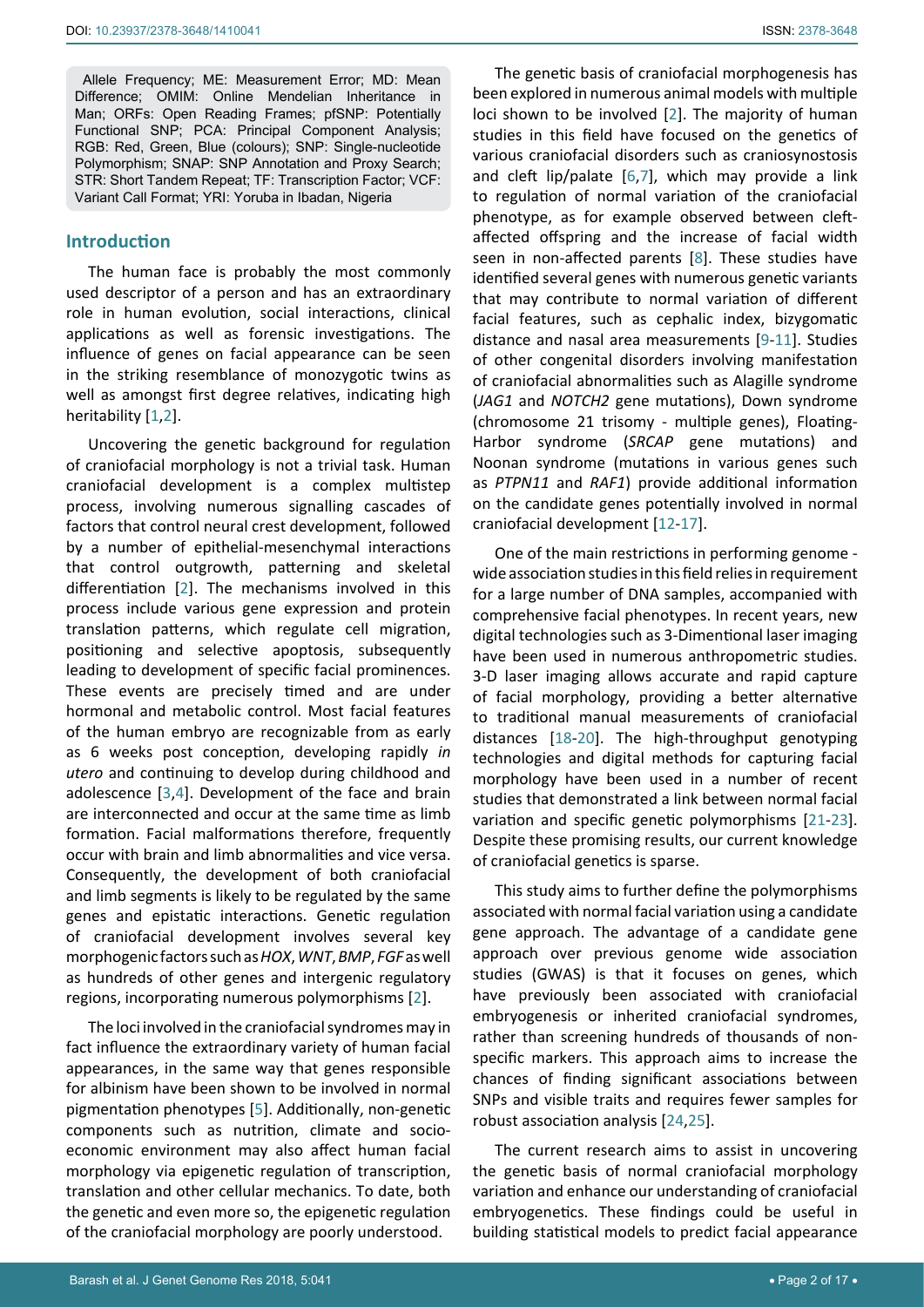from a forensic DNA sample where no suspect has been identified, thereby providing valuable investigative leads. It could also assist in identifying skeletal remains by allowing more accurate facial reconstructions.

## **Methods**

Ī

## **Sample collection and ethics statement**

A total of 623 unrelated individuals, mostly Bond University (Gold Coast, Australia) students, of Australian ancestry (mainly of European descent) were recruited. The participants provided their written informed consent to participate in this study, which was approved by the Bond University Ethics committee (RO-510). To minimize any age-related influences on facial morphology the samples were largely collected from volunteers aged between 18 and 40. The mean age of the volunteers was 26.6 (SD  $\pm$  8.9) years old. Samples from the individuals who had experienced severe facial injury and/or undergone facial surgery (e.g. nose or chin plastics) were ommited.

Each participant donated four buccal swabs (Isohelix, Cell Projects, Kent, UK). 3-Dimentional (3D) facial scans and three direct cranial measurements were obtained as described below. Samples with low DNA quantity or low quality facial scans were eliminated, leaving 587 DNA samples for subsequent DNA sequencing.

Additional information, such as: height, weight, age, sex, self-reported ancestry (based on the four grandparents' ancestry), eye lid (single or double), ear lobe (attached or detached), hair texture (straight, wavy, curly or very curly), freckling (none, light, medium or extensive), moles (none, few or many), as well as iris, skin, and hair pigmentation was collected by a single

examiner in order to reduce potential variation. The pigmentation traits were arbitrary assigned according to colour charts [[26](#page-14-9)[-28](#page-14-10)].

# **3D images collection and analysis**

Craniofacial scans were obtained using the Vivid 910 3D digitiser (Konica Minolta, Australia) equipped with a medium range lens with a focal length of 14.5 mm. The scanner output images were of  $640 \times 480$ pixels resolution for 3D and RGB data. Two daylight fluorescent sources (3400K/5400K colour temperature) were mounted at approximately 1.2 meters from the subject's head to produce ambient light conditions.

The scanner was mounted approximately one meter from the volunteer's head. Each volunteer remained in an upright seated position and was asked to keep neutral facial expression during the scan. Subjects with long hair pulled their hair behind the ears or were asked to wear a hair net. Glasses and facial jewelery were removed.

Each volunteer was scanned from a distance of approximately one meter from three different angles (front and two sides). The final merged 3D image was produced by semi-automatically aligning the three scans and manually cropping non-overlapping or superfluous data such as the neck area and hair using Polygone® software (Qubic, Australia). The complete coordinates of each merged 3D image were then saved in a 'vivid' file format (vvd) and exported to Geomagic® software (Qubic, Australia) for subsequent image processing.

Based on the anthropometrical literature [[29](#page-14-11)] 32 anthropometrical landmarks were manually identified on each 3D image using the Geomagic software (Figure



**Figure 1:** Anatomical position of the 32 manually annotated anthropometric landmarks used for calculation of linear and angular distances and ratios between the linear distances. Some landmarks are not clearly visible due to image orientation. gn = Gnathion, pg= Pogonion, sl = Sublabiale, li = Labiale Inferius, sto = Stomion, ls = Labiale superius, ch-r = Right Chelion, ch-l = Left Chelion, go-r = Gonion Right, go-l = Left Gonion, sn = Subnasale, prn= Pronasale, al-r = Right Alare; al-l= Left Alare, n = Nasion (in fact this is Sellion), g= Glabella; tr = Tragion, en-l = Left Endocanthion, en-r = Right Endocanthion, ex-r = Right Exocanthion; ex-l = Left Exocanthion, ps-r = Right Palpebrale superius, ps-l = Left Palpebrale superius, pi-r = Right Palpebrale inferius, pi-l = Left Palpebrale inferius, zy-r = Right Zygion Right, zy-l = Left Zygion, pra-r = Right Tragion, pra-l = Left Tragion, sba-l = Left Subalare, sa-l = Left Superaurale, pa-l = Left Postaurale.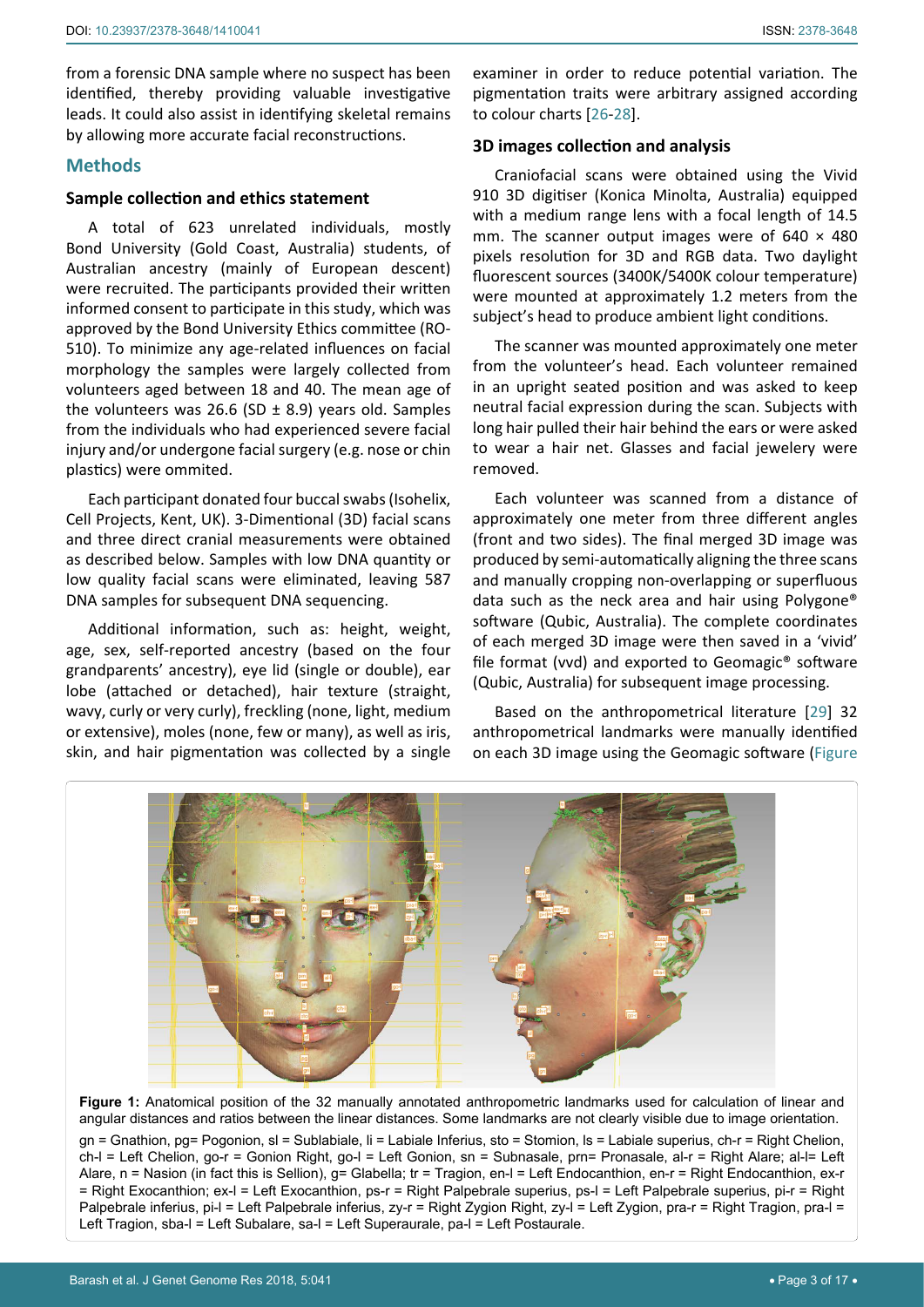

1 and [Supplemental Table S1\)](https://clinmedjournals.org/articles/jggr/jggr-5-041-supplemental-table-s1.doc). Each landmark was represented by 'x', 'y' and 'z' coordinates as part of the Cartesian coordinate system. The Cartesian coordinates were used for subsequent calculation of 86 Euclidean distances, including 54 linear distances, 10 angular distances and 21 indices (ratios) between the linear distances (Figure 2 and Table 1).

Additionally, three direct cranial measurements: maximum cranial breadth (Euryon – Euryon), maximum cranial length (Gonion – Opisthocranium) and maximum cranial height (Vertex – Gnathion), were collected manually using a digital spreading calliper (Paleo-Tech Concepts, USA). Based on the craniofacial and body height measurements, three craniofacial ratios were calculated: Cephalic index: (eu-eu)/(g-op), Head width – Craniofacial height index: (eu-eu)/(v-gn) and Head – Body height index: (v-gn)/(body height), as summarised in Table 1. The linear and angular facial distances were used to calculate 10 principal components (PCs). Additionally, the details on the eyelid and earlobe morphology (single/double and attached/detached respectively) were recorded. In total, 104 craniofacial traits for each individual were recorded and used for genetic association analyses. All the facial measurements were recorded by a single analyst to reduce potential variability.

# **Candidate genes and SNPs selection**

Two complementary strategies were used to generate a preliminary list of candidate genes and genetic markers. The first focused on searching the literature and web resources for candidate genes involved either in normal craniofacial variation or in craniofacial malformations in humans and model organisms [\(Supplemental Table S2](https://clinmedjournals.org/articles/jggr/jggr-5-041-supplemental-table-s2.doc)).

The search for candidate genes focused not only on specifically defined craniofacial disorders, but also on genetic syndromes with various manifestations of craniofacial malformations, such as Down syndrome, Noonan Syndrome, Floating-Harbor Syndrome and others, as detailed in the [Supplemental Table S2.](https://clinmedjournals.org/articles/jggr/jggr-5-041-supplemental-table-s2.doc) The main resources for locating candidate genes in the animal models were Mouse Genome Informatics [\[30](#page-14-12)] and AmiGo databases [[31\]](#page-14-13) The main resources for identifying candidate genes in the human genome were OMIM [\[32](#page-14-14)] and GeneCards websites [[33\]](#page-14-15). The online search was performed using the keywords such as: "craniofacial", "craniofacial mutants", "craniofacial anomalies", "craniofacial dimorphism" and "facial morphology" (as summarized in the [Supplemental](https://clinmedjournals.org/articles/jggr/jggr-5-041-supplemental-appendix-s1.xlsx)  [Appendix S1](https://clinmedjournals.org/articles/jggr/jggr-5-041-supplemental-appendix-s1.xlsx)).

The second approach initially implemented a broad search for high Fst SNPs, such as ancestry informative markers (AIMs), with the rationale that many genes affecting craniofacial traits would express significantly different allele frequencies across populations, following non-neutral evolutionary pressure. AIMs were selected from a variety of published and online resources [\[34](#page-14-16)- [43\]](#page-14-17).

The relevant genes obtained by both approaches were subsequently analysed for potential involvement in the craniofacial embryogenesis, limb development and bilateral body symmetry. It should be noted however, that the final candidate gene list was not limited to craniofacial genes and included high Fst SNPs in genes with unknown function as well as markers located in intergenic regions, potentially possessing regulatory functions.

The resulting set of SNPs was further screened for high Fst SNPs ( $\geq$  0.45) in three '1000 genomes' populations (CAU, ASW, CHB) using ENGINES browser [[44\]](#page-14-18) as well as potentially functional polymorphisms, such as nonsynonymous SNPs [\[45](#page-15-0)], markers in transcription factor binding sites [[46\]](#page-15-1) and splicing sites [[47\]](#page-15-2) using various web resources, as detailed in the [Supplemental Appendix S1](https://clinmedjournals.org/articles/jggr/jggr-5-041-supplemental-appendix-s1.xlsx) and reviewed elsewhere [\[48](#page-15-3)]. The candidate markers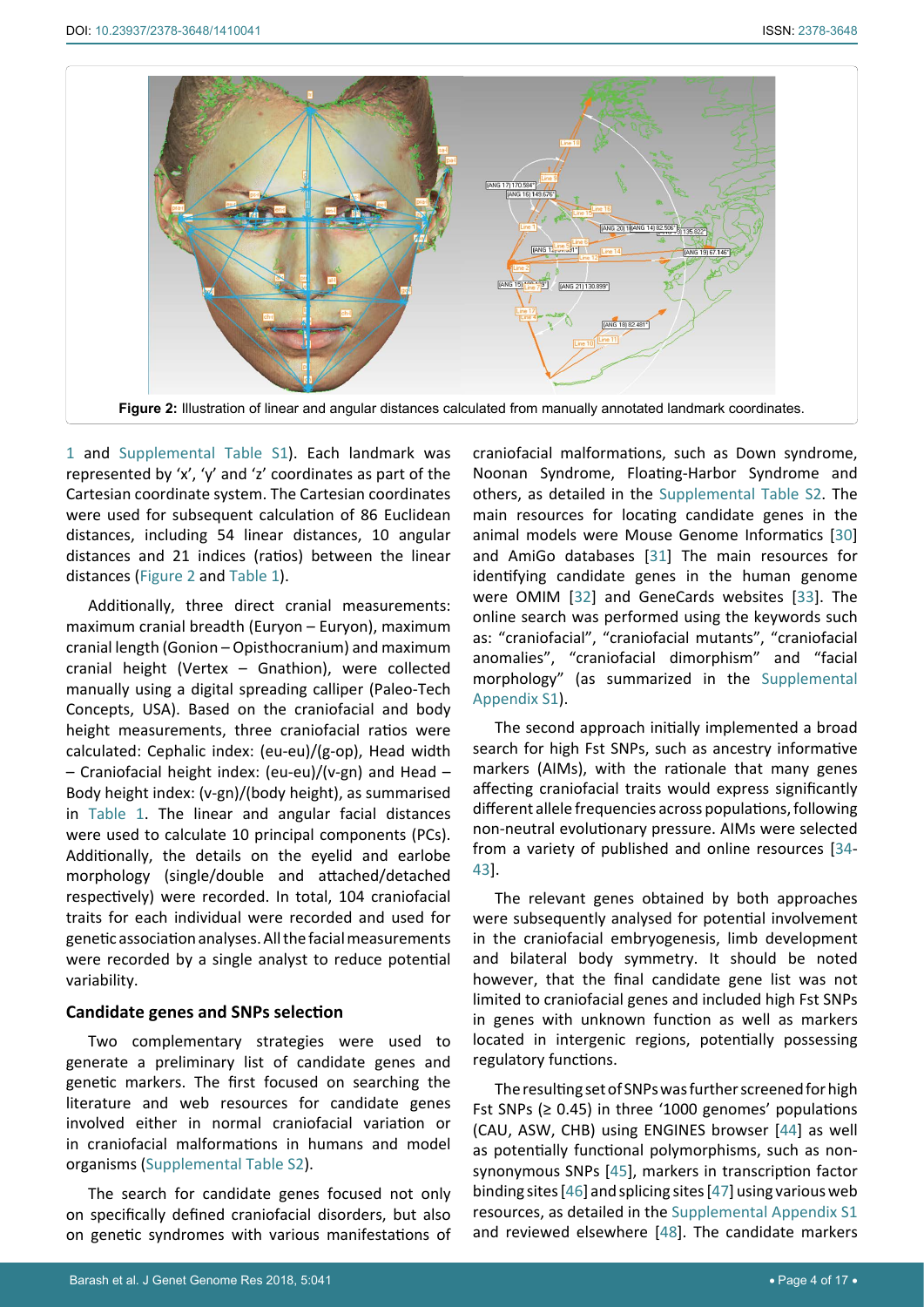**Table 1:** Craniofacial anthropometric measurements recorded in the study and used for genetic association analyses.

|           | Manual (direct) craniofacial measurements                  |
|-----------|------------------------------------------------------------|
|           | V - Gn (Maximum Craniofacial height)                       |
|           | Eu - Eu (Maximum Head Width)                               |
| ٠         | G - Op (Maximum Head Length)                               |
|           | Cephalic index: (eu - eu)/(g - op)                         |
|           | Head width - Craniofacial height index: (eu - eu)/(v - gn) |
|           | Head - Body height index: (v - gn)/(body height)           |
|           | 3D (indirect) facial measurements                          |
|           | <b>Linear facial distances</b>                             |
| ٠         | Total face height: tr - gn                                 |
| ٠         | Face width: zy - zy                                        |
| ٠         | Morphological face height: n - gn                          |
| ٠         | Physiognomical face height: n - sto                        |
| ٠         | Lower profile height: prn - gn                             |
| ٠         | Lower face height: sn - gn                                 |
| ٠         | Lower third face depth: t(I) - gn                          |
| $\bullet$ | Middle face depth: t(I) - prn                              |
| $\bullet$ | Middle face height (right): go(r) - zy(r)                  |
| $\bullet$ | Middle face height (left): go(l) - zy(l)                   |
| $\bullet$ | Middle face width $1: t(r) - t(l)$                         |
| $\bullet$ | Middle face width 2 (left): zy(l) - al(l)                  |
| ٠         | Middle face width 2 (right): zy(r) - al(r)                 |
| ٠         | Upper face depth: (left): t(l) - tr                        |
| ٠         | Upper face depth: (right): t(r) - tr                       |
| ٠         | Upper third face depth: t(I) - n                           |
| ٠         | Forehead height: g - tr                                    |
| $\bullet$ | Extended forehead height: tr - n                           |
| ٠         | Glabella - Gnathion distance: g - gn                       |
| ٠         | Supraorbital depth: t(l) - g                               |
| ٠         | Trichion - Zygion distance (left): $tr - zy(1)$            |
| ٠         | Trichion - Zygion distance (right): $tr - zy(r)$           |
|           | Nasion - Zygion distance (left): n - zy(l)                 |
| ٠         | Nasion – Zygion distance (right): $n - zy(r)$              |
|           | Zygion - Gnathion distance (left): zy(l) - gn              |
|           | Zygion - Gnathion distance (right): zy(r) - gn             |
|           | Interendocanthal width: en - en                            |
| ٠         | Interexocanthal width: ex - ex                             |
|           | Eye fissure width (left): en(l) - ex(l)                    |
| ٠         | Eye fissure width (right): $en(r) - ex(r)$                 |
|           | Eye fissure height (left): ps(l) - pi(l)                   |
|           | Eye fissure height (right): ps(r) - pi(r)                  |
|           | Ear height (left): sa(l) - sba(l)                          |
|           | Ear width (left): $t(1) - pa(1)$                           |
|           | Nasal bridge length: n - prn                               |
|           | Nose height: n - sn                                        |
| ٠         | Nose width: al - al                                        |
|           | Nasal tip protrusion: sn - prn                             |
|           | Ala length (left): prn - al(l)                             |
|           | Ala length (right): prn - al(r)                            |
|           | Gonion - Trichion distance (left): go(l) - tr              |
|           | Gonion - Trichion distance (right): go(r) - tr             |
|           | Gonion - Glabella distance: g - pg                         |
|           | Pronasale - Gonion distance (left): prn - go(l)            |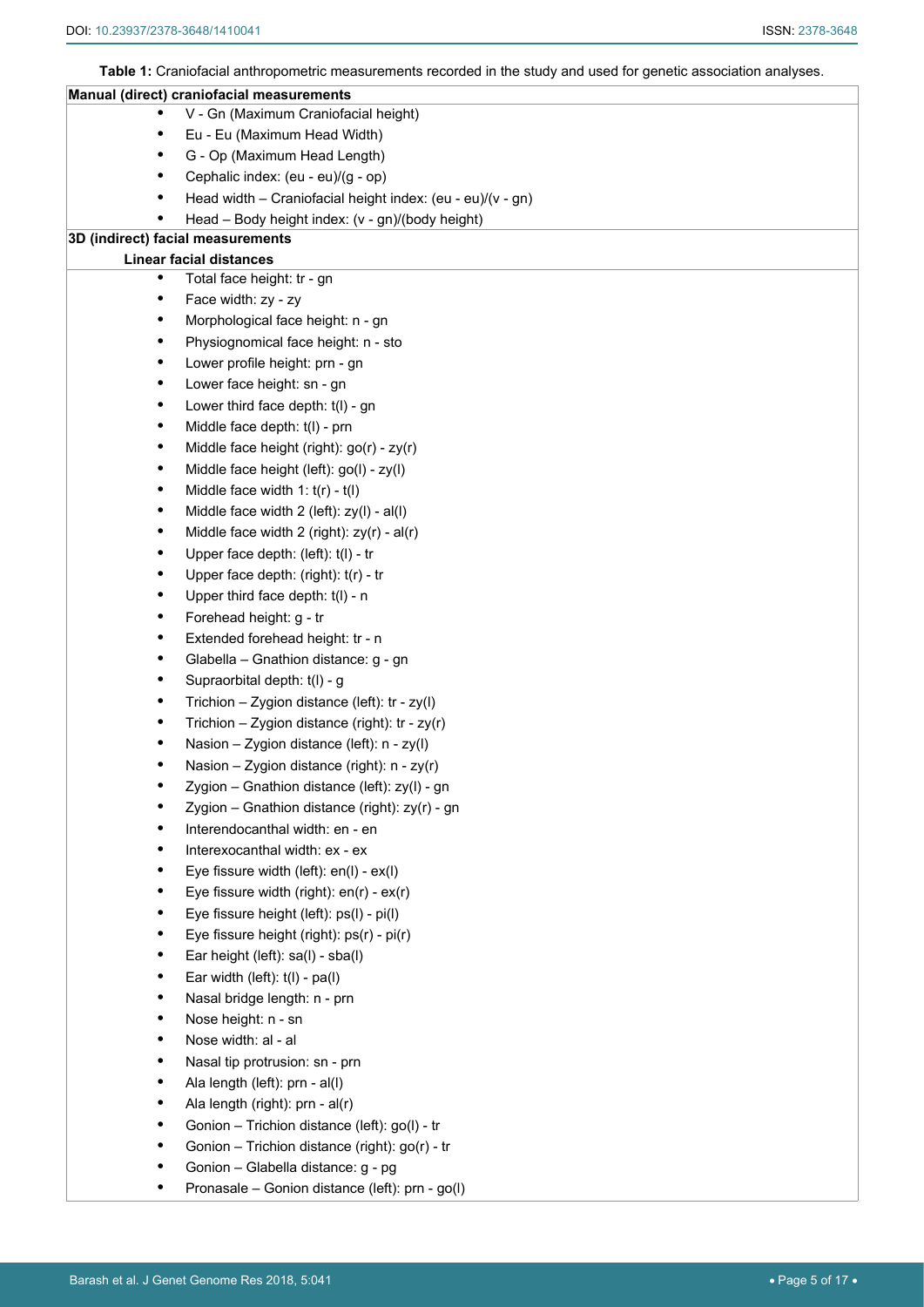| $\bullet$               | Pronasale - Gonion distance (right): prn - go(r)                 |
|-------------------------|------------------------------------------------------------------|
|                         | Chin height: sl - gn                                             |
| $\bullet$               | Mandibular region depth (right): t(r) - gn                       |
| $\bullet$               | Mandible width: go - go                                          |
| $\bullet$               | Mandible height: sto - gn                                        |
| $\bullet$               | Lower jaw depth (left): gn - go(l)                               |
| $\bullet$               | Lower jaw depth (right): gn - go(r)                              |
| $\bullet$               | Mouth width: ch - ch                                             |
|                         | Upper vermilion height: Is - sto                                 |
|                         | Lower vermilion height: li - sto                                 |
|                         | <b>Angular facial distances</b>                                  |
|                         | Nasal tip angle: (n - prn - sn)                                  |
| $\bullet$               | Nasal vertical prominence angle: (tr - prn - gn)                 |
| $\bullet$               | Transverse nasal prominence angle 1: (zy(l) - prn - zy(r))       |
| $\bullet$               | Transverse nasal prominence angle 2: (t(l) - prn - t(r))         |
| $\bullet$               | Nasolabial angle: (prn - sn - ls)                                |
| $\bullet$               | Nasofrontal angle: (g - n - prn)                                 |
| $\bullet$               | Nasion depth angle: (zy(l) - n - zy(r))                          |
| $\bullet$               | Nasomental angle: (n - prn - pg)                                 |
| ٠                       | Forehead nasal angle: (tr - n - prn)                             |
|                         | Chin prominence angle: (go(l) - gn - go(r))                      |
| <b>Ratios (indices)</b> |                                                                  |
| $\bullet$               | Forehead height ratio: (tr - n)/(go(r) - go(l))                  |
| $\bullet$               | Upper face height ratio: (n - sn)/(go(r) - go(l))                |
| $\bullet$               | Lower face height ratio: (sn - gnx)/(go - go)                    |
| ٠                       | Anterior face height 1 ratio: (n - gn)/(go - go)                 |
| $\bullet$               | Anterior face height 2 ratio: (n - gn)/(zy - zy)                 |
| $\bullet$               | Face height index: (n - gn)/(tr - gn)                            |
| $\bullet$               | Upper – Lower face ratio: $(tr - g)/(sn - gn)$                   |
| $\bullet$               | Upper face height ratio: (n - sn)/(sn - gn)                      |
| $\bullet$               | Upper face width ratio: (n - sn)/(zy - zy)                       |
| ٠                       | Total anterior face height ratio: (tr - gn)/(zy - zy)            |
| $\bullet$               | Mouth width ratio: (ch - ch) × 100/(en - en)                     |
|                         | Mandible - Face width ratio: (go - go)/(zy - zy)                 |
|                         | Mandible index: (sto - gn) × 100/(go - go)                       |
| ٠                       | Mandible - Interexocanthion distance ratio (go - go)/(ex - ex)   |
| ٠                       | Interendocanthion distance ratio: (en - en)/(al - al)            |
| ٠                       | Intercanthal index: $(en(r) - en(L)/(ex(r) - ex(l))$             |
| ٠                       | Intercanthal - Intracanthal index: (ex(r) - en(r)/(en(l) - ex(l) |
| ٠                       | Nasal index: (al - al) × 100/(n - sn)                            |
| ٠                       | Nose - face height index: (n - sn) /(n - gn)                     |
| ٠                       | Nose - face width index: (al - al)/(zy - zy)                     |
|                         | Nasal tip protrusion - nose width index: (sn - prn)/(al - al)    |
| ٠                       | Nasal tip protrusion - nose height index: (sn - prn)/(n - sn)    |

search resulted in identification of 1,319 SNPs, located in 177 genes and intergenic regions, as discussed in the Results section. In addition to the craniofacial candidate markers, 464 pigmentation and ancestry - informative polymorphisms were selected from the literature ([Supplemental Appendix S1\)](https://clinmedjournals.org/articles/jggr/jggr-5-041-supplemental-appendix-s1.xlsx).

The chromosomal locations of final candidate markers (n = 1,783) were submitted to the custom Ampliseq primer design pipeline (Life Technologies), according to manufacturer recommendations. Following primer design failure for 881 markers, the marker list was redesigned to include alternative SNPs in high linkage disequilibrium with the original markers, resulting in 1,670 candidate polymorphisms. The final custom Ampliseq panel was manufactured as two separate pools of 849 and 847 primer pairs, with each amplicon length between 125 bp and 225 bp, covering 15.78 kb of the human genome. This panel comprised of 902 originally targeted candidate markers and 4,732 alternative tag markers, as a replacement for candidate SNPs that failed primer design pipeline. Subsequent genomic annotation of the total amplicon sequences for SNPs with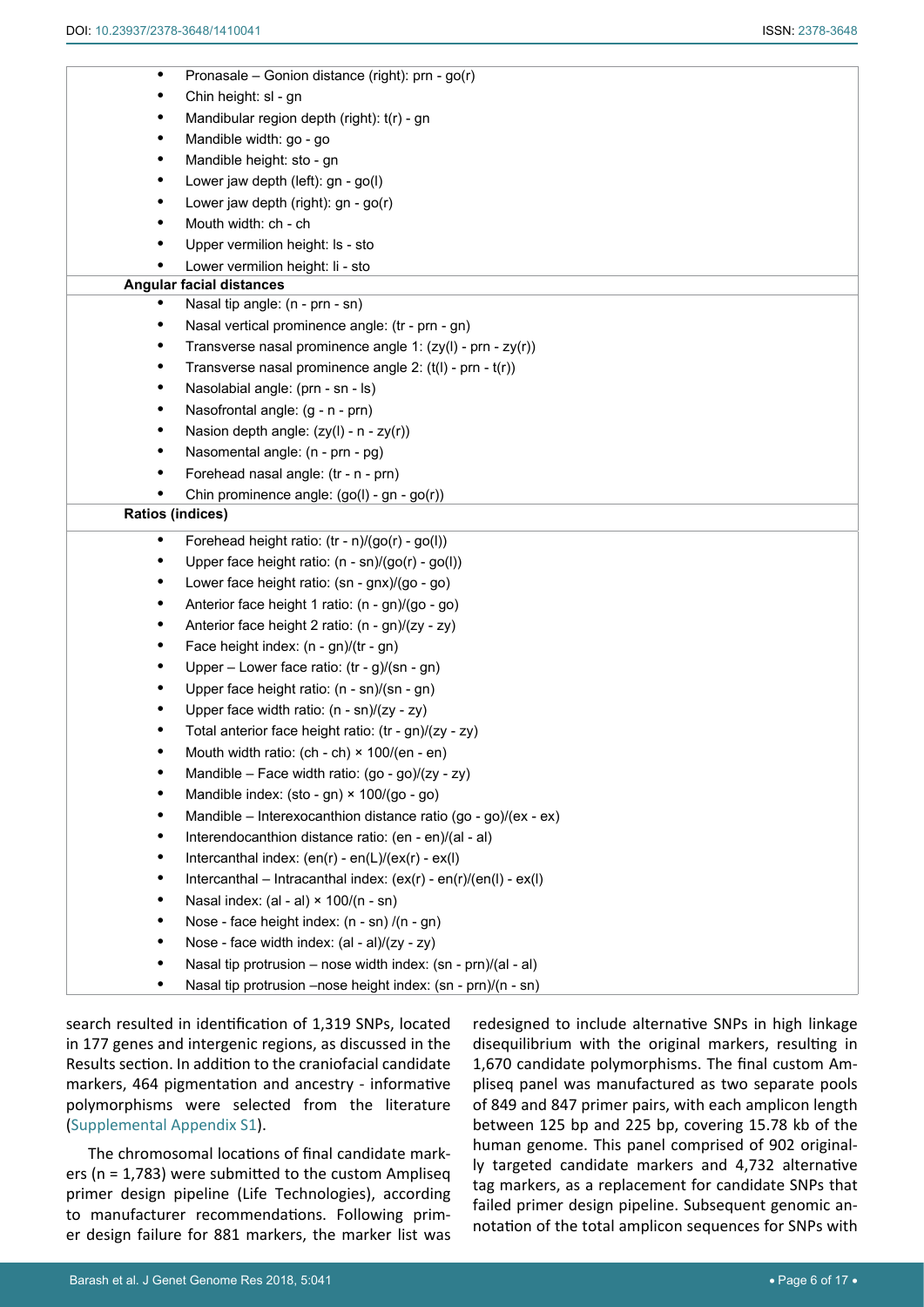MAF ≤ 1% resulted in 8,518 markers as detailed in [Sup](https://clinmedjournals.org/articles/jggr/jggr-5-041-supplemental-table-s1.doc)[plemental Table S1](https://clinmedjournals.org/articles/jggr/jggr-5-041-supplemental-table-s1.doc) ([Supplemental Appendix S2](https://clinmedjournals.org/articles/jggr/jggr-5-041-supplemental-appendix-s2.xlsx)).

## **DNA extraction and quantification**

DNA was purified from buccal swabs using the Isohelix DDK isolation kit (Cell Projects, Kent, UK) according to the manufacturer instructions. DNA samples were quantified using a Real Time quantitative PCR (q-PCR) method using a Bio-Rad CFX96 (Bio-Rad, Gladesville, Australia). This assay amplified a 63bp region of the OCA locus. The primer sequences were 5′-GCTGCAG-GAGTCAGAAGGTT-3′ (forward primer) and 5′- CATTTG-GCGAGCAGAATCC-3′ (reverse primer) at a final concentration of 200 mM. All DNA samples were additionally quantified using Qubit 2.0 fluorimeter (Invitrogen) prior to library construction as per manufacturer recommendations.

## **SNP genotyping and data analysis**

Multiple DNA libraries were constructed from sets of 32 Ion Xpress™ (Life Technologies) barcoded samples using the Ion AmpliSeq™ library Kit 2.0 (Life Technologies) in conjunction with two custom primer mixes that were pooled according to manufacturer recommendations. Libraries were quantified using the Ion Library Quantitation kit (Life Technologies) and pooled in equal amounts for emulsion PCR, which was performed using the OneTouch<sup>™</sup> 2 instrument (Life Technologies) according to manufacturer recommendations. All DNA samples (n = 587) were genotyped by massively parallel sequencing on the Personal Genome Machine (PGM) (Life Technologies) using the Sequencing 200 v2 kit and 316 Ion chips (Life Technologies).

Raw sequencing data were collected and processed on the Torrent Suite Server v3.6.2 using default settings. Alignment and variant calling were performed against the human genome reference (hg19) sequence at low stringency settings. Binary alignment map (BAM) files were generated and exported into Ion Reporter<sup>TM</sup> (IR) cloud-based software for SNP annotation along with the reference hotspot file. The IR analysis resulted in generation of the individual variant caller files (VCF) with genotype calls for each sample as well as sequencing performance statistics.

To reduce potential bias of the self-reported ancestry, ancestry inferences were obtained by 3,302 markers using STRUCTURE version 2.3.4 with default parameters as per software developer recommendations [[49\]](#page-15-15). SNPs in long-range Linkage Disequilibrium (> 100,000 bp) were excluded from the STRUCTURE run. The ancestry was estimated based on four predefined population clusters: Europeans, East Asians, South Asians and Africans, according to software developer recommendations. Relative allele calls for four predefined HapMap population clusters (CEU, YRI, CHB and JPT) were used as reference populations [[50\]](#page-15-16). The ancestry origin was estimated as a single (unmixed) source where the main ancestry cluster could be affiliated with at least 80% of the total mixed ancestry. The samples with mixed ancestry (> 20% admixture) were assigned to an 'Admixture' cluster.

Association analyses were performed using SNP & Variation Suite v7 (SVS) (Golden Helix, Inc., Bozeman, MT) and replicated using PLINK v1.07 software [\[51\]](#page-15-4). Statistical analyses in both software programs were performed using linear regression with quantitative phenotypes, and logistic regressions with binary phenotypes under the assumption of an additive genetic model, while each genotype was numerically encoded as 0, 1 or 2. Population stratification correction, incorporated by EIGENSTRAT program was implemented in the analyses [\[52](#page-15-5),[53](#page-15-6)]. In order to reduce any potential confounding effects, all the craniofacial traits association analyses were performed using sex, BMI and EIGENSTRAT ancestry clusters as covariates. In PLINK, p-values were adjusted using the '–adjust' option. The final reported association results are based on the PLINK statistical analyses with the EIGENSTRAT PCA clusters, BMI and gender as covariates.

Annotation analysis of the significantly associated genes was performed using [GeneCards,](http://www.genecards.org) [ENTREZ](http://www.ncbi.nlm.nih.gov/gene?cmd=Retrieve&dopt=full_report&list_uids=988) and [UniProtKB](http://www.uniprot.org/uniprot/Q99459#section_comments) web portals [\[33](#page-14-15),[54\]](#page-15-7). The [MalaCards](http://www.malacards.org) web site was used to detect association between the genes and hereditary syndromes [\[55\]](#page-15-8). The [GeneMania](http://www.genemania.org/) web site was used to identify a functional network among the genes and encoded proteins [\[56\]](#page-15-9). Gene ontology web resource was used to find orthologs of human genes in other organisms [\[31](#page-14-13),[57\]](#page-15-10). The [MGI](http://www.informatics.jax.org/allsearch.shtml) database was used to search for the phenotype in relevant craniofacial mouse gene mutants [\[30\]](#page-14-12). The dbSNP, 1000 genomes, [SNPnexus](http://snp-nexus.org) and [Alfred](http://alfred.med.yale.edu/Alfred/keywordsearchRes.asp)  websites were used for SNP annotations [\[58](#page-15-11)-[61\]](#page-15-12).

The SNP Annotation and Proxy Search [\(SNAP](http://www.broadinstitute.org/mpg/snap/ldsearch.php)) web portal was used to find SNPs in linkage disequilibrium (LD) and generate LD plots, based on the CEU population panel from the 1000 genomes data set, within a distance of up to 500 kb and an  $r^2$  threshold of 0.8 [\[62](#page-15-13)].

The [Regulome](http://www.regulomedb.org/) database and potentially functional database [\(PFS\)](http://genetics.bwh.harvard.edu/pph2/) searches were implemented to annotate SNPs with known and predicted regulatory elements in the intergenic regions of the *H. sapiens* genome [[47](#page-15-2),[63\]](#page-15-14).

## **Results**

# **Candidate genes search and sequencing data filtering**

The online database search for candidate SNPs revealed a list of 150 genes with 310 annotations. In parallel, a search for high Fst markers, resulted in identification of additional 938 targets, for a total of 1,088 genes and intergenic regions (a detailed list of online resources is summarized in the [Supplemental](https://clinmedjournals.org/articles/jggr/jggr-5-041-supplemental-appendix-s1.xlsx)  [Appendix S1](https://clinmedjournals.org/articles/jggr/jggr-5-041-supplemental-appendix-s1.xlsx)).

Manual examination of the candidates list revealed no apparent link with normal craniofacial development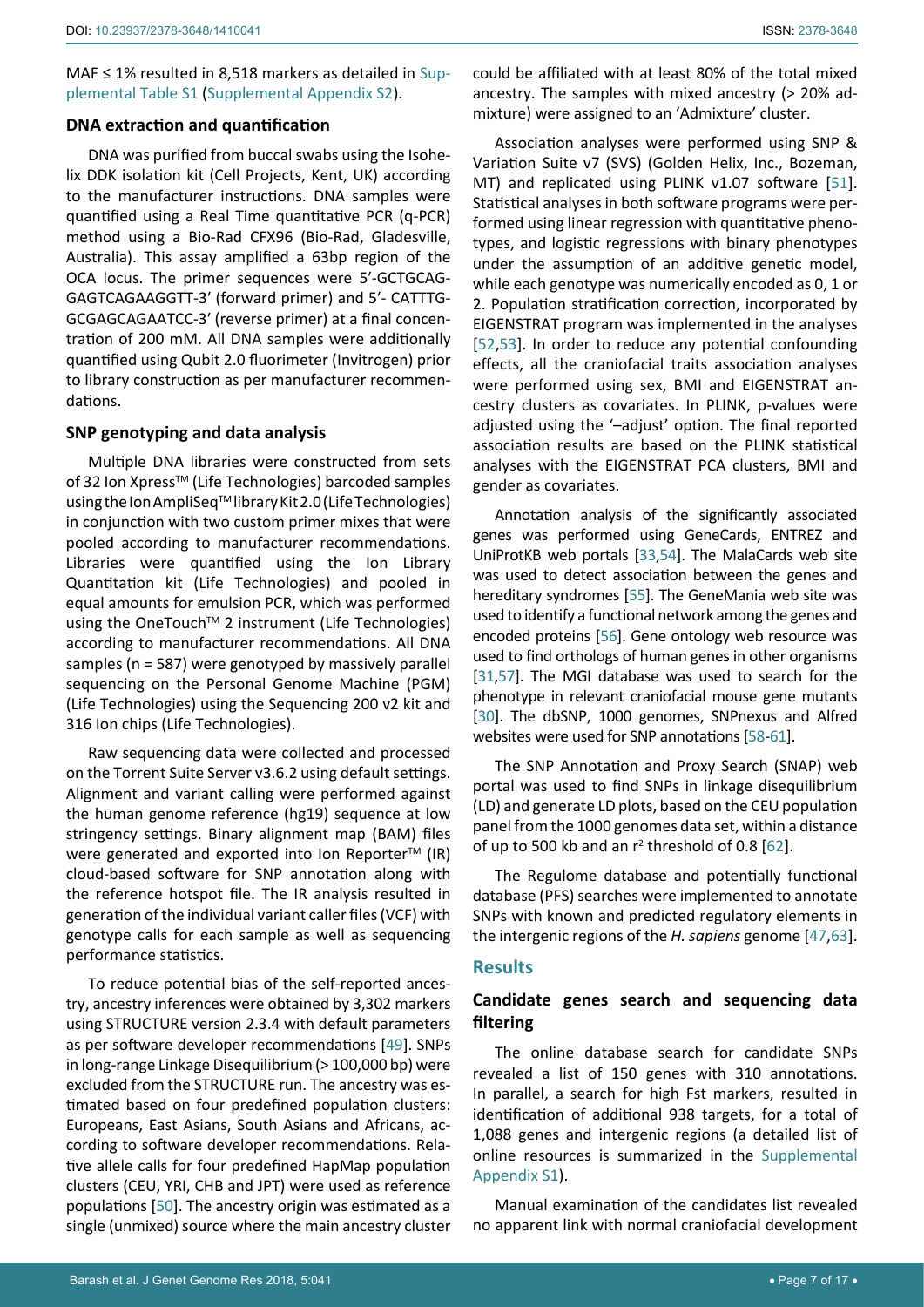or malformations for 592 of these genes and these were therefore excluded. The remaining 496 regions were further screened for non-synonymous and potentially functional SNPs, as well as SNPs with high population differentiation, which resulted in a shortlist of 269 genes and intergenic regions.

Subsequent analysis of these 269 genes/regions for functional annotation, resulted in 177 candidate genes/ intergenic regions, possessing 1,319 genetic polymorphisms potentially involved in various stages of human embryonic development, including: embryonic morphogenesis, sensory organ development, tissue development, pattern specification process, tissue morphogenesis, ear development, neural tube morphogenesis, epithelium development, chordate embryonic development and morphogenesis of an epithelium ([Supplemen](https://clinmedjournals.org/articles/jggr/jggr-5-041-supplemental-appendix-s1.xlsx)[tal Appendix S1](https://clinmedjournals.org/articles/jggr/jggr-5-041-supplemental-appendix-s1.xlsx)). Notably, the majority of these markers are located in introns and intergenic regions, including 5′ and 3′ UTRs. This outcome is quite expected, based on the initial assumption that most of the genetic variants influencing phenotypic traits lie in the noncoding part of the human genome, as demonstrated by numerous genome – wide association studies [[64](#page-15-20)]. Such sequence polymorphisms are mostly rare (MAF < 0.1) and have tiny effect size, while thousands of them required to jointly affect complex traits, such as facial morphology or body height [\[65](#page-15-21)-[68](#page-15-22)].

In terms of molecular function, AmiGO showed that craniofacial candidate markers might be involved in a range of regulatory activities including: protein dimerization activity, chromatin binding, regulatory region DNA binding, sequence-specific DNA binding RNA polymerase II transcription factor activity, sequencespecific distal enhancer binding activity, heparin binding, RNA polymerase II core promoter proximal region sequence-specific DNA binding transcription factor activity involved in positive regulation of transcription, [BMP receptor binding](http://bejerano.stanford.edu/great/public/cgi-bin/showTermDetails.php?termId=GO:0070700&ontoName=GOMolecularFunction&species=hg19&ontoUiName=GO Molecular Function&foreName=dbSNP137_ALL_in_IAD27211_HotSpots_SNPs_Dec24.bed&backName=&sessionName=20140106-public-2.0.2-8EqW9B) and [transmembrane receptor](http://bejerano.stanford.edu/great/public/cgi-bin/showTermDetails.php?termId=GO:0070696&ontoName=GOMolecularFunction&species=hg19&ontoUiName=GO Molecular Function&foreName=dbSNP137_ALL_in_IAD27211_HotSpots_SNPs_Dec24.bed&backName=&sessionName=20140106-public-2.0.2-8EqW9B)  [protein serine/threonine kinase binding](http://bejerano.stanford.edu/great/public/cgi-bin/showTermDetails.php?termId=GO:0070696&ontoName=GOMolecularFunction&species=hg19&ontoUiName=GO Molecular Function&foreName=dbSNP137_ALL_in_IAD27211_HotSpots_SNPs_Dec24.bed&backName=&sessionName=20140106-public-2.0.2-8EqW9B) ([Supplemental](https://clinmedjournals.org/articles/jggr/jggr-5-041-supplemental-appendix-s1.xlsx)  [Appendix S1](https://clinmedjournals.org/articles/jggr/jggr-5-041-supplemental-appendix-s1.xlsx)). The final candidate marker list annotation revealed that almost 99% of the genomic regions (which may cover multiple markers) are associated with one or two genes with 62% of genomic regions located up to 500 kb downstream of a transcription start site (data not shown). This is again an anticipated outcome, given that non-coding variants are likely to reside within cis-regulatory genomic elements, such as enhancers [[69](#page-15-23),[70\]](#page-15-24).

Subsequent analysis of candidate SNPs for mouse phenotype associations confirmed that orthologous candidate markers were previously detected in mouse models displaying abnormal morphology of the skeleton, head, viscerocranium and facial area, as well as specific malformations of the eye, ear, jaw, palate, limbs, digits and tail (data not shown).

Targeted massively parallel sequencing of the 587

samples resulted in 8,518 genetic markers, with the majority of markers (> 5,000) represented by rare polymorphisms with MAF ≤ 1% (data not shown). This outcome was a result of identification of novel and rare markers in individual DNA samples. Three of the DNA samples did not produce high quality genotypes because of poor DNA quality or unsuccessful library and template preparation.

Data quality control steps were performed by removing markers of low genotype quality (GQ > 10) and sequencing depth (DP  $>$  10X). Further filtering of markers using a 2% MAF cut-off resulted in 3,075 markers ([Supplemental Appendix S2](https://clinmedjournals.org/articles/jggr/jggr-5-041-supplemental-appendix-s2.xlsx)). Additional filtering based on the HWE threshold of p-value  $\geq 0.01$ resulted in 2,332 markers. The mean sequencing depth for significantly associated markers was 58 fold  $(± 48.9$ SD).

## **Genetic association analysis**

The association analyses were performed using a linear regression model, incorporating EIGENSTRAT-generated PCAs as well as sex and BMI as covariates. The use of covariates in the statistical analysis aimes to reduce the risk of introducing confounding effects, which can result in false positive associations. While sexual dimorphism in the craniofacial morphology is well-known [\[71](#page-15-17)], BMI is likely affect certain craniofacial traits, since the soft facial tissue may change significantly with weight gain or loss. Notably, this potential confounding factor has to date been disregarded in association studies of normal craniofacial morphology. Age was not considered a significant covariate, given that average age of the subjects in this study was 27 ( $\pm$  8.9 SD). Nevertheless, the potential effect of age as a cofactor was assessed on three craniofacial traits and found not significant (data not shown).

While the majority of current GWA studies rely on a p-value < 5.00E-08 significance threshold, some publications suggest this threshold may be too stringent, especially for complex traits that are regulated by a large number of small effect alleles [\[72](#page-15-18),[73](#page-15-19)]. In contrast to GWAS, candidate gene studies undertake a more focused genetic strategy, concentrating on a relatively limited number of putative markers. As this study analysed a significantly lower number of SNPs than usual GWA-studies, we could use a higher p-value cut-off, since the smaller sample size means the probability of false positive at extremely low p-values is itself lower. Nevertheless, we decided to keep the traditional GWAS p-value significance threshold (< 5.00E - 08) in order to reduce the possibility of detecting false positive results.

In addition, we subsequently applied a more stringent Bonferroni – corrected threshold in order to minimize the chance of detecting spurious associations. Following the association analysis of 104 craniofacial phenotypes with 2,332 genetic markers, the significance threshold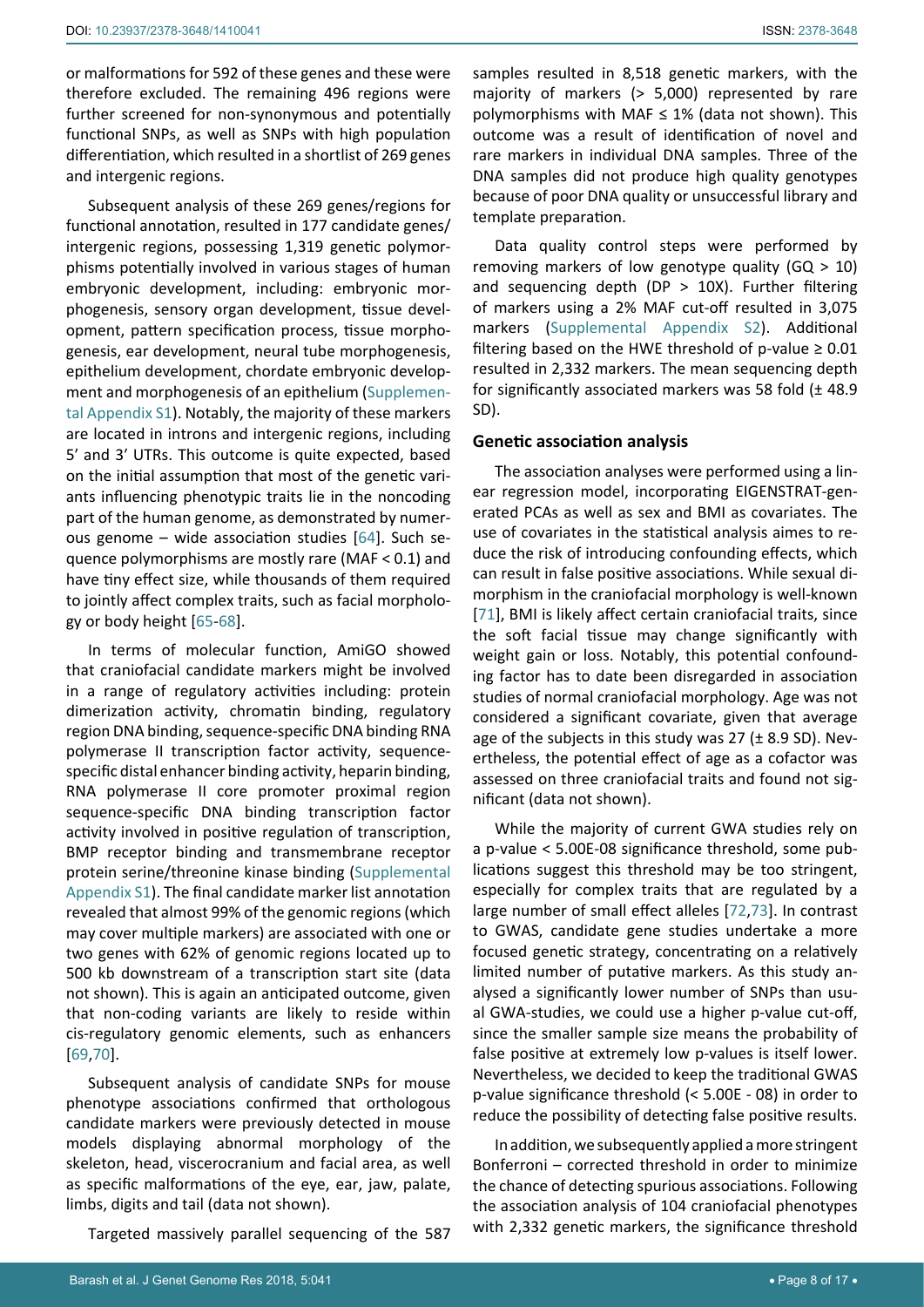| Table 2: Results of genetic association analyses between candidate SNPs and craniofacial traits, including all genomic markers reached the unadjusted p-value threshold of < |            |                       |                                 |                 |                    |                       |                    |                        |                         |                      |
|------------------------------------------------------------------------------------------------------------------------------------------------------------------------------|------------|-----------------------|---------------------------------|-----------------|--------------------|-----------------------|--------------------|------------------------|-------------------------|----------------------|
| gene/intergenic region                                                                                                                                                       | rs#        | chromosomal location  | observed alleles                | ≹               | genomic annotation | <b>UNADJ</b>          | <b>BONF</b>        | <b>NOLN</b>            | <b>BETA</b>             | မ္ဟ                  |
|                                                                                                                                                                              |            |                       | width (al - al)<br>nasal        |                 |                    |                       |                    |                        |                         |                      |
| 15q26.1                                                                                                                                                                      | rs8035124  | 15:92105708           | <b>AC</b>                       | $3.08E - 01$    | intergenic         | $1.52E - 10$          | -07<br>1.74E       | 1.74E-07               | $37E + 00$              | $2.09E - 01$         |
| EYA2                                                                                                                                                                         | rs58733120 | 20:45803852           | SG                              | $2.29E - 02$    | intronic           | $5.37E - 10$          | $6.15E - 07$       | $6.14E - 07$           | $4.98E + 00$            | $7.86E - 01$         |
| 11q15.4                                                                                                                                                                      | rs1482795  | 11:7850345            | 5                               | -01<br>1.71E    | intergenic         | $-10$<br>7.68E        | 5<br>8.78E         | -07<br>8.77E           | $+00$<br>56E            | č.<br>2.48E          |
| AGXT2                                                                                                                                                                        | rs37369    | 5:35037115            | 5                               | $-0-$<br>1.77E  | missense           | $-09$<br>1.04E        | g<br>1.19E         | $-06$<br>1.19E         | $+00$<br>51E            | 5<br>2.43E           |
| 9q22.32 (downstream to PTCH1)                                                                                                                                                | rs57585041 | 9:98205221            | 5                               | $-02$<br>2.95E  | intergenic         | $-09$<br>6.05E        | -06<br>6.92E       | පි<br>6.90E            | $rac{6}{1}$<br>3.63E    | 5<br>6.13E           |
| EYA1                                                                                                                                                                         | rs79867447 | 8:72127562            | 5                               | S<br>$2.19E -$  | intronic           | °.<br>3.92E           | -05<br>4.49E       | පි<br>4.47E            | $4.89E + 00$            | 5<br>8.73E           |
|                                                                                                                                                                              |            |                       | nasal tip protrusion (sn        | nue -           |                    |                       |                    |                        |                         |                      |
| 17q24.3                                                                                                                                                                      | rs10512572 | 17:69512099           | A/G                             | ັດ<br>1.67E     | intergenic         | $-08$<br>2.22E        | $2.54E - 05$       | $2.54E - 05$           | ς-<br>$9.43E -$         | ຸຣັ<br>1.66E         |
|                                                                                                                                                                              |            |                       | phalic index<br>ළි              |                 |                    |                       |                    |                        |                         |                      |
| CACNB4                                                                                                                                                                       | rs16830498 | 2:152814028           | 5                               | $9.06E - 02$    | intronic           | $7.57E - 11$          | $-08$<br>8.67E     | $\frac{8}{1}$<br>8.67E | $3.01E + 00$            | ຸຣັ<br>4.52E         |
| <b>MYO5A</b>                                                                                                                                                                 | rs2290332  | 15:52611451           | A/G                             | $2.19E - 01$    | synonymous         | $5.56E - 10$          | $6.37E - 07$       | $0.37E - 07$           | $1.99E + 00$            | $3.15E - 01$         |
| ZEB1                                                                                                                                                                         | rs59037879 | 10:31745993           | ZГ                              | $2.49E - 02$    | intronic           | $6.27E - 10$          | 7.18E-07           | $7.17E - 07$           | $6.24E + 00$            | $9.85E - 01$         |
| COL11A1                                                                                                                                                                      | rs4908280  | 1:103420759           | 5                               | $3.14E - 01$    | intronic           | $1.66E - 09$          | $1.91E - 06$       | $1.90E - 06$           | $1.70E + 00$            | $2.77E - 01$         |
| EYA1                                                                                                                                                                         | rs1481800  | 8:72131426            | A/G                             | $3.62E - 01$    | intronic           | $-09$<br>2.07E        | $-06$<br>2.37E     | $-06$<br>2.36E         | $.66E + 00$             | <u>ان</u> ۔<br>2.72E |
| TEX41                                                                                                                                                                        | s10496971  | 2:145769943           | 5                               | 5<br>1.87E      | intronic           | $-09$<br>5.32E        | -06<br>6.09E       | - 06<br>6.06E          | $00 + 366$              | 5.<br>3.36E          |
| PCDH15                                                                                                                                                                       | rs10825273 | 10:55968685           | 5                               | $-5$<br>2.82E   | intronic           | $-09$<br>9.93E        | -05<br>1.14E       | -05<br>1.13E           | $.71E + 00$             | čί<br>2.94E          |
| COL11A1                                                                                                                                                                      | rs11164649 | 1:103444679           | 5                               | $-5$<br>3.15E   | intronic           | $-08$<br>1.70E        | -05<br>95E         | -95<br>94E             | $+00$<br>1.63E          | δ<br>2.85E           |
| 5q14.3                                                                                                                                                                       | rs373272   | 5:84818656            | A/G                             | 5<br>22E<br>4.  | intergenic         | $-8^{\circ}$<br>2.40E | - 95<br>2.75E      | පි<br>2.73E            | $00 +$<br>1.53E         | 5<br>2.69E           |
|                                                                                                                                                                              |            |                       | al/n<br>dex (al<br>nasal in     | e<br>2          |                    |                       |                    |                        |                         |                      |
| AGXT2                                                                                                                                                                        | rs37369    | 5:35037115            | 5                               | $1.77E - 01$    | missense           | ۽<br>-<br>1.25E       | 10-<br>1.43E       | -0-<br>1.43E           | $\frac{8}{1}$<br>4.03E  | ຸຣັ<br>6.12E         |
| EYA2                                                                                                                                                                         | rs58733120 | 20:45803852           | SG                              | $2.29E - 02$    | intronic           | $9.46E - 09$          | $1.08E - 05$       | - 05<br>1.08E          | $1.18E + 01$            | $2.03E + 00$         |
| Ņ<br>RP11-408B11                                                                                                                                                             | rs7311798  | 12:85808703           | 5                               | $9.71E - 02$    | intergenic         | $1.77E - 08$          | $2.02E - 05$       | - 05<br>2.02E          | $5.00E + 00$            | ຸຣັ<br>8.73E         |
| 11q15.4                                                                                                                                                                      | rs1482795  | 11:7850345            | 5                               | $1.71E - 01$    | intergenic         | $1.83E - 08$          | $2.09E - 05$       | $2.09E - 05$           | $3.66E + 00$            | 6.40E - 01           |
| EYA'                                                                                                                                                                         | rs79867447 | 8:72127562            | 5                               | S<br>$2.19E -$  | intronic           | $-08$<br>3.53E        | $4.03E - 05$       | -95<br>4.02E           | $1.26E + 01$            | $2.24E + 00$         |
|                                                                                                                                                                              |            | nose - face wi        | tth index (al                   | - zy)<br>-al/zy |                    |                       |                    |                        |                         |                      |
| EYA1                                                                                                                                                                         | rs79867447 | 8:72127562            | 5                               | $2.19E - 02$    | intronic           | $1.10E - 09$          | $1.26E - 06$       | $1.26E - 06$           | $3.75E + 00$            | $6.02E - 01$         |
| EYA2                                                                                                                                                                         | rs58733120 | 20:45803852           | CG                              | $2.29E - 02$    | intronic           | $3.38E - 09$          | - 06<br>3.86E      | -06<br>3.86E           | $3.25E + 00$            | <u>ان</u> ۔<br>5.39E |
| EGFR                                                                                                                                                                         | rs17335905 | 7:55131384            | 5                               | $-02$<br>3.30E  | intronic           | $-08$<br>4.74E        | - 05<br>5.42E      | - 05<br>5.41E          | $2.26E + 00$            | <u>ان</u><br>4.07E   |
|                                                                                                                                                                              |            |                       | န္တ<br>angle (prn<br>hasolabial | <u>์ตุ</u>      |                    |                       |                    |                        |                         |                      |
| SMAD <sub>1</sub>                                                                                                                                                            | rs17020235 | 4:146418167           | A/G                             | - 02<br>3.59E   | intronic           | .<br>- მ<br>2.07E     | °.<br>2.36E        | - 06<br>2.36E          | $\frac{5}{10}$<br>1.15E | $1.87E + 00$         |
|                                                                                                                                                                              |            | transverse nasal pron | ninence angle (t-1)             | $-pm-(t-r)$     |                    |                       |                    |                        |                         |                      |
| ZEB1                                                                                                                                                                         | rs59037879 | 10:31745993           | 5                               | $-02$<br>2.49E  | intronic           | $-12$<br>5.31E        | <u>ვი</u><br>6.07E | <u>ာ</u><br>6.07E      | $4.77E + 00$            | ຸຣັ<br>6.69E         |
| 17q24.3                                                                                                                                                                      | rs10512572 | 17:69512099           | AG                              | $1.67E - 01$    | intergenic         | $1.38E - 11$          | $1.57E - 08$       | $1.57E - 08$           | $1.51E + 00$            | $2.17E - 01$         |

۳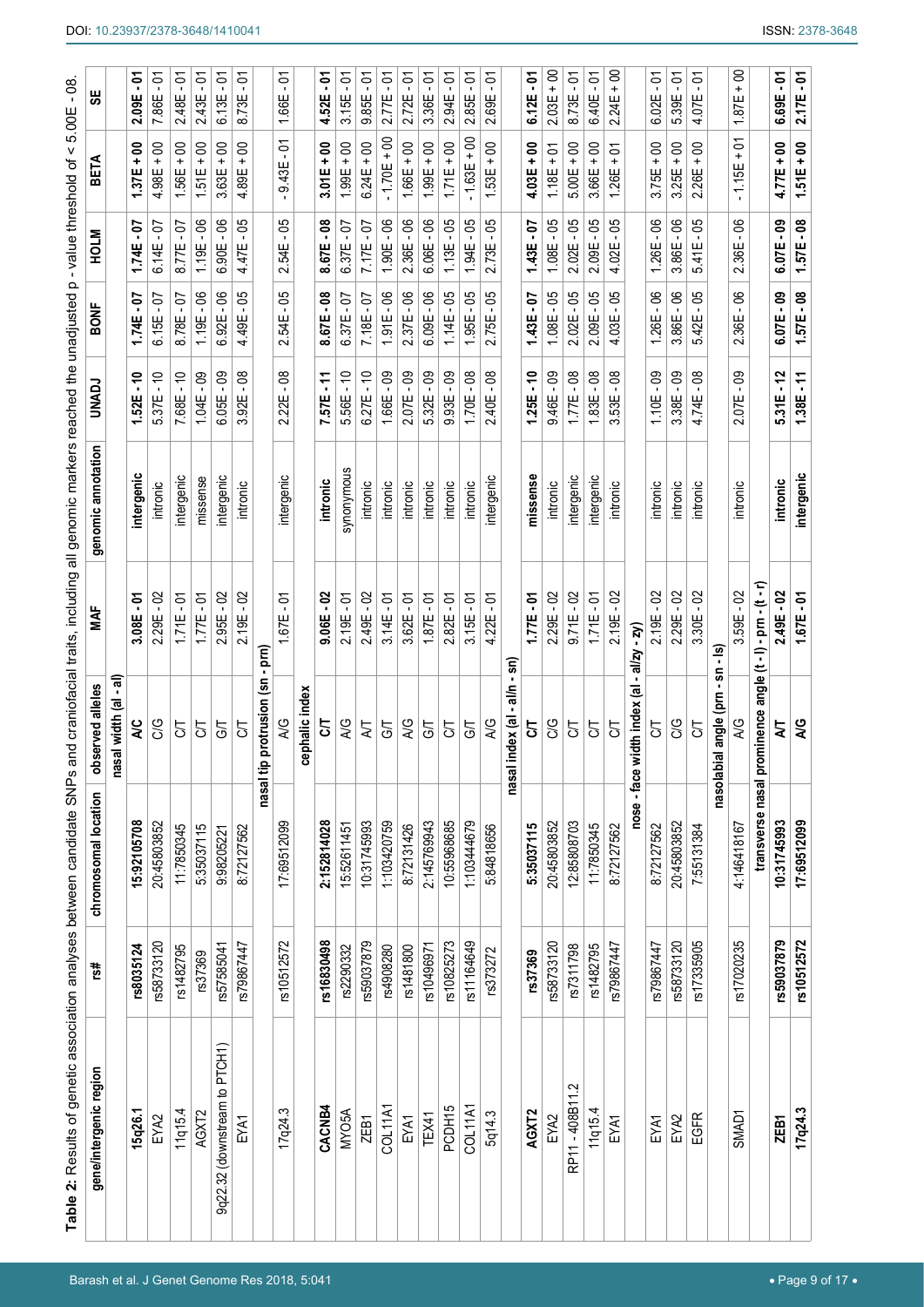| $2.12E - 01$ | $1.92E - 01$ | 1.64E-01     | $2.14E - 01$ | $5.30E - 01$ | $1.68E - 01$ | $2.76E - 01$ | $2.12E - 01$ | $1.67E - 01$ | $1.99E - 01$               |                       | $3.08E - 03$ | 2.77E-03      | $2.40E - 03$  | $3.17E - 03$ | $1.03E - 02$ | $2.76E - 03$  | $2.70E - 03$  | $3.89E - 03$               | $3.06E - 03$  | $2.41E - 03$    | $9.94E - 03$ | $2.89E - 03$  | $8.75E - 03$  | $2.48E - 03$  |                                                                                                                         |
|--------------|--------------|--------------|--------------|--------------|--------------|--------------|--------------|--------------|----------------------------|-----------------------|--------------|---------------|---------------|--------------|--------------|---------------|---------------|----------------------------|---------------|-----------------|--------------|---------------|---------------|---------------|-------------------------------------------------------------------------------------------------------------------------|
| $1.31E + 00$ | $1.18E + 00$ | $9.96E - 01$ | $1.27E + 00$ | $3.07E + 00$ | $9.61E - 01$ | $1.58E + 00$ | $1.21E + 00$ | $9.38E - 01$ | $1.11E + 00$               |                       | $2.10E - 02$ | $-1.84E - 02$ | $-1.52E - 02$ | $2.01E - 02$ | $6.45E - 02$ | $-1.73E - 02$ | $-1.68E - 02$ | $-2.36E - 02$              | $-1.84E - 02$ | $1.41E - 02$    | $5.65E - 02$ | $-1.65E - 02$ | $-4.94E - 02$ | $-1.38E - 02$ |                                                                                                                         |
| $1.66E - 06$ | $1.75E - 06$ | $3.13E - 06$ | $6.27E - 06$ | $1.37E - 05$ | $1.97E - 05$ | $2.21E - 05$ | $2.60E - 05$ | $3.89E - 05$ | $4.98E - 05$               |                       | $2.85E - 08$ | 8.54E-08      | 5.34E - 07    | $5.70E - 07$ | $8.51E - 07$ | 8.97E-07      | $1.19E - 06$  | $3.02E - 06$               | $4.22E - 06$  | $9.21E - 06$    | $2.49E - 05$ | 2.55E - 05    | $2.96E - 05$  | 4.46E - 05    |                                                                                                                         |
| $1.66E - 06$ | $1.75E - 06$ | $3.14E - 06$ | $6.30E - 06$ | $1.37E - 05$ | $1.98E - 05$ | $2.23E - 05$ | 2.62E - 05   | $3.92E - 05$ | $5.03E - 05$               |                       | $2.85E - 08$ | $8.55E - 08$  | 5.35E-07      | 5.71E-07     | 8.54E-07     | $9.01E - 07$  | $1.19E - 06$  | $3.04E - 06$               | $4.25E - 06$  | $9.29E - 06$    | $2.51E - 05$ | $2.57E - 05$  | $3.00E - 05$  | $4.51E - 05$  |                                                                                                                         |
| 1.46E - 09   | $1.54E - 09$ | $2.75E - 09$ | 5.52E - 09   | $1.20E - 08$ | $1.73E - 08$ | $1.95E - 08$ | $2.30E - 08$ | $3.43E - 08$ | 4.40E - 08                 |                       | $2.49E - 11$ | 7.46E-11      | $4.67E - 10$  | $4.99E - 10$ | $7.46E - 10$ | $7.87E - 10$  | $1.04E - 09$  | 2.66E - 09                 | $3.71E - 09$  | $8.11E - 09$    | $2.19E - 08$ | $2.25E - 08$  | $2.62E - 08$  | $3.94E - 08$  |                                                                                                                         |
| missense     | intronic     | intronic     | intronic     | intronic     | intergenic   | intronic     | intronic     | intergenic   | intergenic                 |                       | missense     | intronic      | intronic      | intergenic   | intronic     | intronic      | intronic      | intergenic                 | intronic      | intergenic      | intronic     | intronic      | intronic      | intronic      |                                                                                                                         |
| $1.77E - 01$ | 2.28E - 01   | $3.99E - 01$ | $1.87E - 01$ | $2.59E - 02$ | $4.97E - 01$ | $1.23E - 01$ | $2.37E - 01$ | $4.98E - 01$ | $2.03E - 01$               |                       | $1.77E - 01$ | $2.47E - 01$  | $3.99E - 01$  | $1.67E - 01$ | $2.19E - 02$ | $2.28E - 01$  | $2.82E - 01$  | $1.21E - 01$               | $1.87E - 01$  | 4.37E - 01      | 2.29E - 02   | $2.50E - 01$  | 2.59E-02      | $3.87E - 01$  | hold (1.6E - 07); Highlighted with blue: linear distances; Highlighted with red: craniofacial indices; Highlighted with |
| 5            | CG           | SG           | 5            | A/G          | 5            | 5            | <b>AC</b>    | 6A           | <b>AC</b>                  | $EV = 1391.99$<br>င့် | 5N           | 5N            | G/A           | G/A          | 5            | SG            | 5             | <b>AC</b>                  | T/G           | 5               | G/C          | <b>DAL</b>    | G/A           | TA            |                                                                                                                         |
| 5:35037115   | 1:156055099  | 2:16815759   | 2:145769943  | 18:67813813  | 2:34667749   | 2:223089431  | 1:75609049   | 2:34667721   | 14:52607967                |                       | 5:35037115   | 14:89976534   | 2:16815759    | 17:69512099  | 8:72127562   | 1:156055099   | 10:55968685   | 14:54440983                | 2:145769943   | 8:122908503     | 20:45803852  | 2:16815892    | 8:72131359    | 3:194847650   |                                                                                                                         |
| rs37369      | rs12076700   | rs6741412    | rs10496971   | rs74884233   | rs892458     | rs2289266    | rs12041465   | rs892457     | rs2357442                  |                       | rs37369      | rs390345      | rs6741412     | rs10512572   | rs79867447   | rs12076700    | rs10825273    | rs942316                   | rs10496971    | rs7844723       | rs58733120   | rs11096686    | rs73684719    | rs950257      |                                                                                                                         |
| AGXT2        | LMNA         | FAM49A       | TEX41        | <b>RTTN</b>  | AC073218.1   | PAX3         | LHX8         | AC073218.1   | 14q22.1 (upstream to BMP4) |                       | AGXT2        | FOXN3         | FAM49A        | 17q24.3      | EYA1         | LMNA          | PCDH15        | 14q22.1 (upstream to BMP4) | TEX41         | RP11 - 785H20.1 | EYA2         | FAM49A        | EYA1          | XXYLT1        | Highlighted in <b>bold</b> : genomic markers that reached Bonferroni corrected thresl                                   |

Highlighted in **bold**: genomic markers that reached Bonferroni corrected threshold (1.6E - 07); Highlighted with blue: linear distances; Highlighted with red: craniofacial indices; Highlighted with<br>green colour: angular di green colour: angular distances; Highlighted with violet: principal component; gene/intergenic region: gene name/locus; rs#: reference SNP ID number; chromosomal location: chromosomal location of the marker based on the GRCh37/hg19; observed alleles: common alleles observed in human genome based on dbSNP build 147; MAF: minor allele frequency; genomic annotation: genomic location of the marker; UNADJ: Unadjusted p - values. BONF: Bonferroni single - step adjusted. HOLM: Holm (1979) step - down adjusted; BETA: minor allele effect size; SE: standard<br>error. genomic location of the marker; UNADJ: Unadjusted p - values. BONF: Bonferroni single - step adjusted. HOLM: Holm (1979) step - down adjusted; BETA: minor allele effect size; SE: standard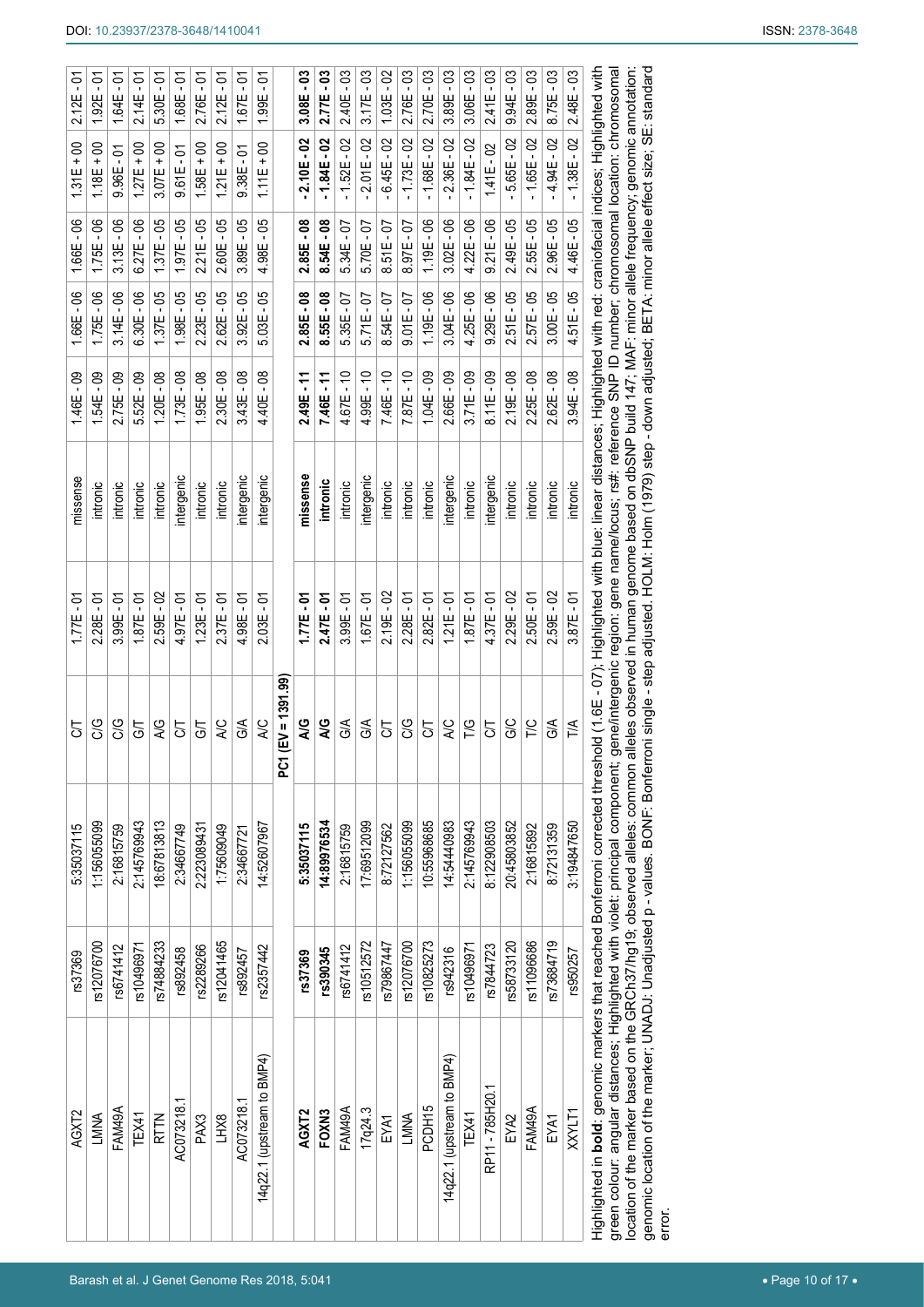based on the Bonferroni correction with a desired α of 0.05 would be 2.06E - 07 (= 0.05/(2,332\* 104)).

However, it should be emphasized that the Bonferroni correction is widely considered over-conservative, especially in the case of complex phenotypic traits with small individual effects of each allele. Considering that our results confirm the previously published findings, we believe the GWAS p-value threshold is conservative enough to avoid or at least significantly reduce potentially spurious associations. Following this rationale, we report all the variants, which met the unadjusted genome-wide association p-value threshold, as suggestive. We believe these findings are useful for the future studies focusing on genetics of normal craniofacial morphology.

The results of the association analyses of the craniofacial traits are summarized in Table 2 and [Supplemental Figures S1](https://clinmedjournals.org/articles/jggr/jggr-5-041-supplemental-figures.doc)-[S19](https://clinmedjournals.org/articles/jggr/jggr-5-041-supplemental-figures.doc). In general, following the application of a stringent Bonferroni-corrected GWAS threshold (adjusted p-value < 1.6E - 07), we observed five craniofacial traits being associated with six genomic markers. Specifically, nasal width with rs8035124 (p-value 1.74E - 07, Beta = 1.366, SE = 0.209), cephalic index with rs16830498 (p-value 8.67E - 08, Beta = 3.005, SE = 0.4518), nasal index with rs37369 (p-value 1.43E - 07, Beta = 4.025, SE = 0.6124), transverse nasal prominence angle with rs59037879 (p-value 6.07E - 09, Beta = 4.765, SE = 0.6685) and rs10512572 (p-value 1.57E - 08, Beta  $= 1.505$ , SE = 0.2171), and principal component (EV = 1391.99) with rs37369 (p-value 2.85E - 08, Beta = -0.021, SE = 0.003079) and rs390345 (p-value 8.55E - 08, Beta = -0.0184, SE = 0.002768). The polymorphisms: rs16830498, rs59037879 and rs390345 are intronic variants in *CACNB4*, *ZEB1* and *FOXN3* respectively; rs37369 is a missense mutation in the *AGXT2* gene and rs8035124 and rs10512572 are intergenic variants in 15q12.2 and 17q21.33 chromosomal locations respectively.

However, given the over-conservative nature of the Bonferroni correction and also assuming that polygenic traits are likely to be dominated by numerous alleles with small causal effect we also report suggestive associations reaching the unadjusted 5.00E - 08 p-value threshold. In summary, two linear distances (nasal width and nasal tip protrusion), two angular distances (nasolabial angle and transverse nasal prominence angle), three indices (cephalic index, nasal index and nose-face width index) and one principal component revealed significant associations with 33 SNPs in 28 genes and intergenic regions (Table 2).

These factors can be arbitrarily divided into three main categories based on their cellular function: 1) Genes with known roles in the craniofacial morphogenesis and/or mutated in various hereditary syndromes displaying craniofacial abnormalities; 2) Genes or pseudo-genes without known function in the craniofacial

morphology regulation or previously uncharacterized genes; and 3) Non-protein coding genes, such as lncRNA class genes. There are also a number of significant variants that are located in the intergenic regions, with or without proximity to open reading frames (ORFs).

The majority of associated markers ( $n = 21$ ) are located in 17 protein-coding genes and pseudo-genes such as *AGXT2, CACNB4, COL11A1, EGFR, EYA1, EYA2, FAM49A, FOXN3, LHX8, LMNA, MYO5A, PAX3, PCDH15, RTTN, SMAD1, XXYLT1 and ZEB1*. Five variants are present in RNA-coding (lncRNA) genes, which include *AC073218.1, RP11-494M8.4, RP11-408B11.2, RP11- 785H20.1* and *TEX41*. The rest of the markers (n = 6) are found in the intergenic regions, near the following genes and pseudogenes: *BMP4, HAS2-AS1, LOC124685, LOC100131241, MRPS36P3, PTCH1, SLC25A5P2, SV2B*  and *TRNAY16P*.

Functional annotation of the significantly – associated markers revealed that one variant represent a missense mutation (rs37369), one SNP is a synonymous transversion (rs2290332), while 20 markers are found in intronic sequences and 11 markers located in intergenic regions (Table 1). As stated above, the noncoding genomic location for most of the markers makes sense as they expected to have mild affect on a normal craniofacial phenotype than exonic polymorphisms. This conclusion however, could be biased as *a priori*, most candidate markers were selected in the non-coding regions ([Supplemental appendix S1\)](https://clinmedjournals.org/articles/jggr/jggr-5-041-supplemental-appendix-s1.xlsx). As expected, the majority of significantly associated SNPs ( $n = 27$ ) are found in the regulatory elements of the genome, such as in transcription factor (TF) binding sites, and represent potentially functional SNPs (pfSNPs). These variants may be involved in regulation of gene expression by "fine tuning" of the normal craniofacial phenotype as part of the enhancer/silencer mechanisms, as has been recently suggested [[69\]](#page-15-23).

The nasal area measurements, using either "n", "prn", "sn" or "al" landmarks, produced the majority of the total number of significant associations (6 out of 8). These measurements include nasal width (al-al), nasal tip protrusion (sn-prn), nasolabial angle (prn-sn-ls), transverse nasal prominence angle (t\_l-prn-t\_r), nasal index (al-al/n-sn), and nose face width index (al-al/zyzy). The apparent overrepresentation of associations with the nasal area is likely a result of the easier allocation and consequent superior reproducibility of the nasal area landmark measurements on 3D images. It may also be a result of a focused selection of candidate genes from the JAX mice database resource, which concentrated on mutants with nasal abnormalities.

The analysis of the direct cranial measurements and their relative indices revealed significant associations for cephalic index (CI) with 9 SNPs (Table 2). The association analysis of the principal components (PC) representing all the craniofacial measurements,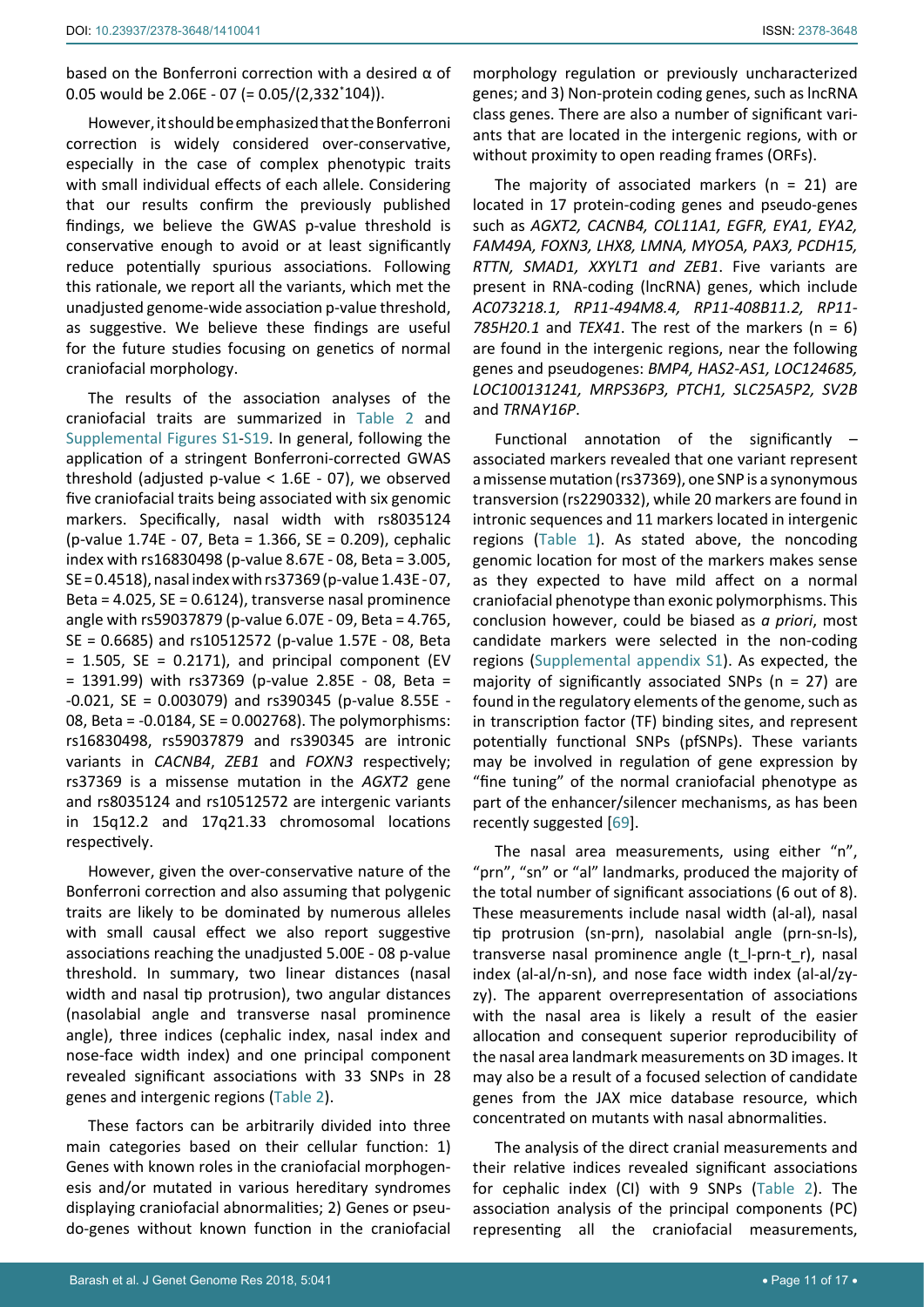revealed one principal component (explaining 73.3% of all the craniofacial phenotypes) that was associated with 14 genetic markers (Table 2).

In contrast to most other craniofacial association studies that focused on a specific homogeneous population group (mostly Europeans), this study included samples from several population groups, which enabled investigation of the genetic factors influencing normal craniofacial morphology in different ethnicities [\[74\]](#page-15-25). Self-reported ancestry however, cannot be considered fully reliable, as demonstrated previously [[75](#page-15-26),[76\]](#page-15-27). In order to address this issue we assessed the self-reported ancestry using STRUCTURE with 186 SNPs removed due to long-range disequilibrium [\[49](#page-15-15)]. Following the rationale that the best ancestry estimates are obtained using a large number of random markers [[77](#page-15-28)], we used all the available markers (after MAF  $\leq$ 2% filtering) in STRUCTURE analysis. The STRUCTURE analysis resulted in clusters of 367 Europeans, 51 East Asians, 43 South Asians and 16 Africans, with 107 samples designated as admixed ancestry (Figure 3). Of the samples tested with STRUCTURE, 459 (89%) were assigned the same ancestry cluster (sole or mixed origin) as the self-reported information. Of the remaining 57 individuals, 39 were estimated as 'admixture' (based on up to 20% admixture threshold) and 18 were assigned a single ancestry, different to the self-reported ancestry (Figure 3).

The risk of detecting false positive results due to population stratification was carefully assessed and further reduced by applying an EIGENSTRAT correction. Specifically, EIGENSTRAT's smartpca.perl script was used to perform PCA-clustering in comparison to

reference populations from HapMap reference clusters. The Q-Q plots of the associated traits confirmed the expected distribution of data after applied correction ([Supplemental Figures S1](https://clinmedjournals.org/articles/jggr/jggr-5-041-supplemental-figures.doc)-[S8\)](https://clinmedjournals.org/articles/jggr/jggr-5-041-supplemental-figures.doc).

Due to a limited number of genotyped markers typed, genomic allele imputations were not performed.

## **Association analyses of the non-craniofacial traits**

In our attempt to identify genetic markers influencing normal variation in craniofacial traits, we initially incorporated 464 markers previously associated with human pigmentation and ancestry - informative markers, while many of these overlap. These markers were included to validate the statistical methods used for the craniofacial traits association analysis.

The application of the Hardy-Weinberg equilibrium (HWE) threshold resulted in filtering 25% of the total number of SNPs. These markers included almost all the "key" SNPs, previously associated with pigmentation traits, such as rs12913832, rs1129038, rs8039195 and rs16891982. This is not surprising, since population-specific markers are likely not being in HWE 'a priori'. Another explanation for this observation is potential bias from partially uncorrected heterogeneous ancestry, since the ancestry correction algorithm can only minimize, rather than completely remove spurious associations [\[52](#page-15-5)]. In fact, the association analyses of the HWE non-filtered genotyping data with pigmentation traits (eye, skin and hair colour), demonstrated highly significant associations, fully concordant with the previously published sources ([Supplemental Table S3](https://clinmedjournals.org/articles/jggr/jggr-5-041-supplemental-table-s3.doc)). It should be noted however, that these results may not necessarily confirm the craniofacial markers associations.



**Figure 3:** Population structure as represented by plotting genomic PCs 1 and 2, using 270 HapMap individuals as anchor clusters.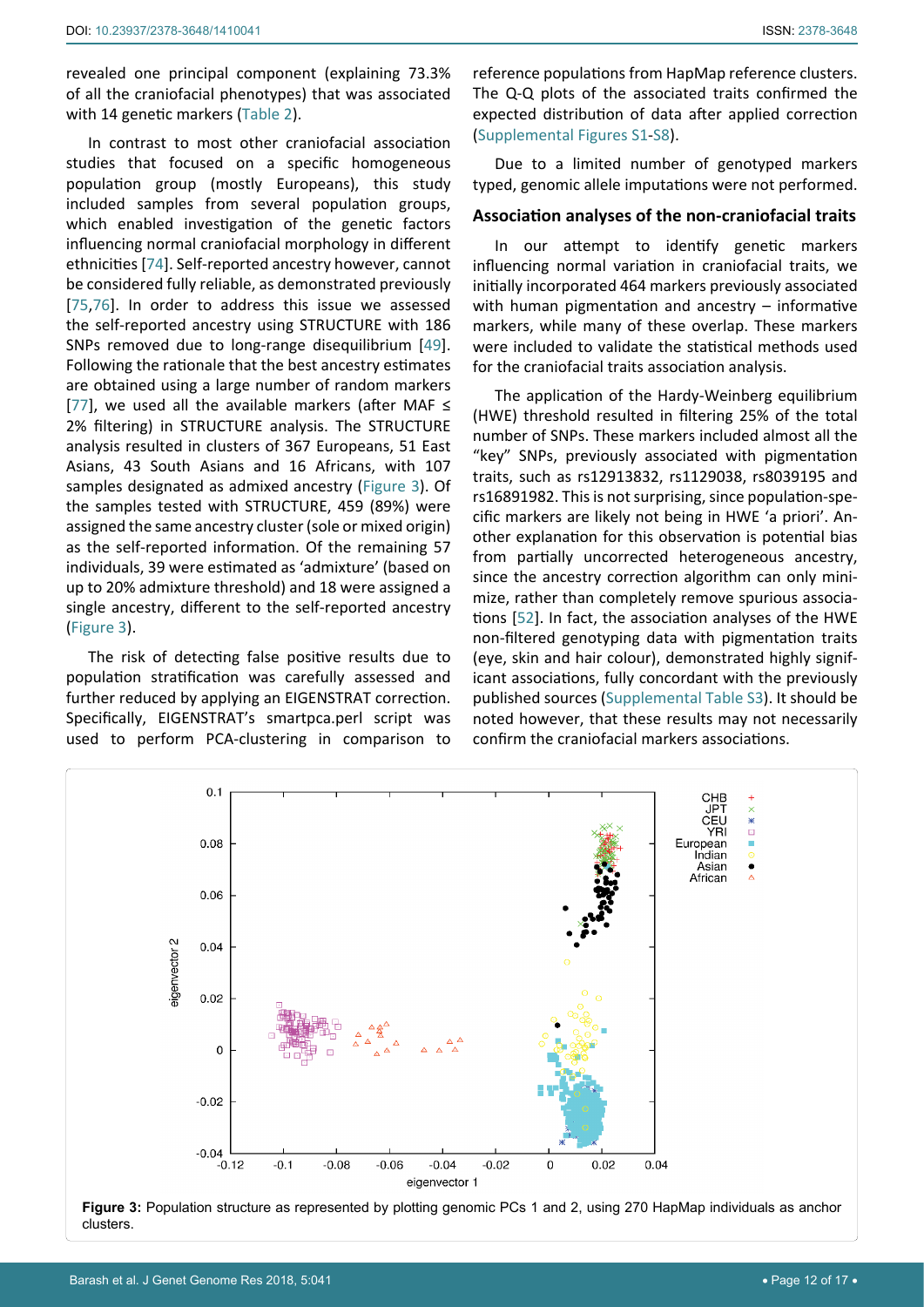## **Craniofacial genes and SNPs annotations**

Due to space limitations, the functional annotation of the significantly associated SNPs and their potential role in regulating normal craniofacial phenotype has been provided in a [Supplemental Appendix S3](https://clinmedjournals.org/articles/jggr/jggr-5-041-supplemental-appendix-s3.doc).

## **Discussion**

This study focused on the identification of genetic markers in a set of candidate genes potentilly involved in normal craniofacial development. We report significant associations (Bonferroni adjusted p-value threshold of < 1.6E - 07) between 5 craniofacial traits (nasal width, cephalic index, nasal index, transverse nasal prominence angle and principal component) and 6 SNPs (rs8035124, rs16830498, rs37369, rs59037879, rs10512572 and rs390345) located in 6 genes and intergenic regions (15q26.1, 17q24.3, *CACNB4, AGXT2, ZEB1* and *FOXN3* respectively). We also report all the significant associations that met the less stringent GWAS threshold (unadjusted p-value < 5.00E - 08) between 8 craniofacial traits and 33 polymorphisms in 28 genes and intergenic regions, as Bonferroni correction is generally considered over-conservative, especially when analysing complex traits such as craniofacial morphology, which is likely to be influenced by a large number of alleles with relatively small individual effect, similar to body height [[65](#page-15-21)-[67](#page-15-29),[78](#page-15-30)[-80](#page-15-31)]. In fact, most of the significant SNPs (31 out of 33) are noncoding variants, located in the regulatory regions such as: promoters, enhancers and splicing sites, as discussed below. These associations are suggestive and would require additional studies for potential confirmation.

The association of the *PAX3* gene and the *COL11A1* gene with the transverse nasal prominence angle and cephalic index respectively, confirms previous findings [[11](#page-14-0),[22,](#page-14-19)[23](#page-14-6),[80](#page-15-31)]. In fact, an intronic SNP rs11164649 that was associated with cephalic index in the current study, was recently associated with normal-range effects in various craniofacial traits and used for their prediction [[80](#page-15-31)], while the other variants in *COL11A1* (rs4908280) and in *PAX3* (rs2289266) have not been reported previously. The rest of the significantly - associated markers are also novel and include 20 polymorphisms in protein-coding genes and pseudo-genes, such as *AGXT2, CACNB4, EGFR, EYA1, EYA2, FAM49A, FOXN3, LHX8, LMNA, MYO5A, PCDH15, RTTN, SMAD1, TEX41, XXYLT1* and *ZEB1*. Interestigly, at least 8 of these genes (EYA1, EYA2, FAM49A, FOXN3, LHX8, SMAD1, TEX41, ZEB1) represent transcription factors, affecting numerous signaling cascades during craniofacial embryonic development (discussed below and in more detail in the [Supplemental](https://clinmedjournals.org/articles/jggr/jggr-5-041-supplemental-appendix-s3.doc)  [Appendix S3](https://clinmedjournals.org/articles/jggr/jggr-5-041-supplemental-appendix-s3.doc)). Additional 7 significantly–associated SNPs are found in intergenic regions adjacent to several loci, such as *BMP4, LOC124685, LOC100131241* and *PTCH1*. Some of these genes and chromosomal segments were previously linked to craniofacial embryogenesis, while others represent novel associations.

Six genetic variants were found in lncRNA genes, which have not been previously linked to craniofacial morphogenesis. These findings may suggest an yet unexplored level of epigenetic regulation affecting craniofacial morphology. IncRNAs represent recently discovered class of regulatory factors, whose expression is thought to be important for regulation of gene expression through direct competition with transcription factors in promoter regions, as well as by indirectly affecting gene expression via interaction with miRNAs, histone modifying complexes and other cellular factors [[81](#page-16-0),[82](#page-16-1)]. The role of these ncRNA molecules in the craniofacial development clearly requires additional research.

Another interesting example of potential epigenetic regulation is the gene EYA1, which encodes a histone phosphatase protein and transcriptional coactivator for SIX gene family. This factor regulates transcription during organogenesis of various craniofacial domains, such as branchial arches, eye and ear and known being mutated in Otofaciocervical Syndrome 1 and Branchiootorenal Syndrome 1 (discussed in detail in the [Supplemental](https://clinmedjournals.org/articles/jggr/jggr-5-041-supplemental-appendix-s3.doc)  [Appendix S3\)](https://clinmedjournals.org/articles/jggr/jggr-5-041-supplemental-appendix-s3.doc). Based on ENCODE and Regulome analysis, at least two of the significantly associated SNPs in the intronic region of this gene (rs1481800 and rs73684719) are potentially functional variants, located distal to EYA1 transcription start site. These polymorphisms may essentially cis-regulate its expression, as well as trans-regulate expression of other craniofacial genes via chromatin modification mechanisms. The comprehensive role of epigenetic gene regulation in general, and in the craniofacial embryonic development in particular, is poorly understood. Our results support the importance of epigenetic regulation behind normal craniofacial morphology and require further research.

Notably, there is a limited number of recent studies showing existence of thousands of enhancer sequences, potentially active in the developing craniofacial complex in mice and in humans [[69](#page-15-23),[83](#page-16-2)]. Given the extremely high complexity of the craniofacial morphology, its developmental regulation and consequent phenotypic variety is likely influenced by both cis and trans epistatic interactions between genetic and epigenetic regulatory factors, which require further investigation.

Even though a relatively large number of phenotypes were studied (92 linear and angular measurements and indices), this may still represent an oversimplification of the complexity of the human face. Despite the importance of the association between specific 3D measurements and SNPs demonstrated in this study, the association of facial shapes, represented by the principal components might better represent facial morphology complexity. However, only one of the 10 principle components analysed in this study, showed significant associations at the GWAS threshold level. While the explanation of this observation is unclear,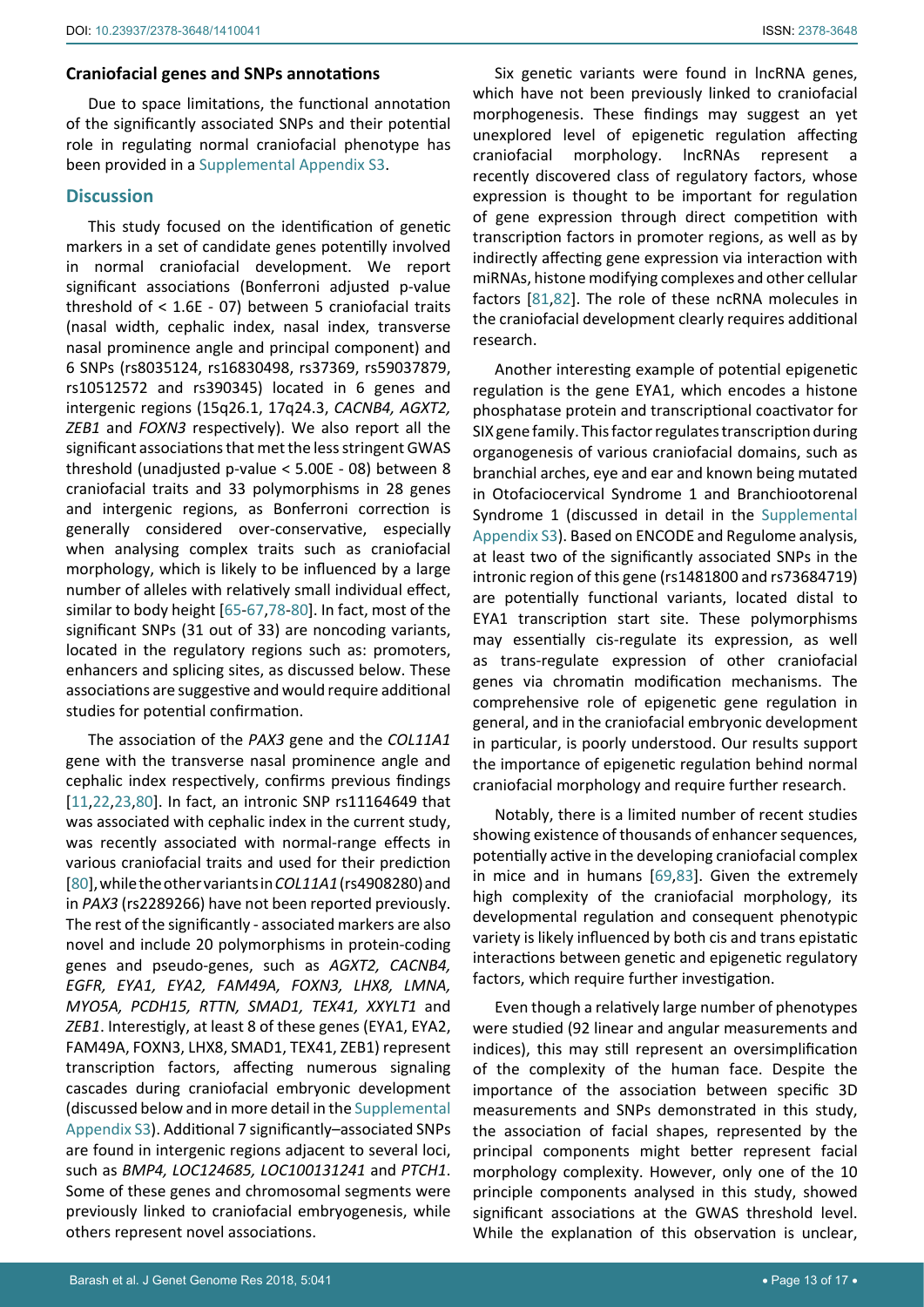it is consistent with other similar studies [[22,](#page-14-19)[23\]](#page-14-6). The specific anthropometric measurements on the other hand, produced numerous significant associations, identifying many genes and intergenic regions that appear to play important roles in the development of normal human facial appearance.

We also note the relatively small sample size used in this study, which led to a major limitation: lack of replication of these results in a separate set of samples. However, the confirmation of the two previously associated genes (*PAX3* and *COL11A1*) supports the validity of our findings.

## **Conclusions**

The high complexity of facial anatomy, and the composite nature of genetic regulation that affects its development, requires novel comprehensive approaches of capturing facial morphology. A number of such methods has recently revealed additional genes with a few polymorphisms associated with the normal craniofacial variation range in the Caucasian population [[82](#page-16-1),[80,](#page-15-31)[84\]](#page-16-3). Further studies may involve the use of similar or even more advanced methods to capture the majority of craniofacial variation and benefit from larger and more diverse population samples.

A recent attempt to predict facial appearance was performed using only 24 SNPs [\[85](#page-16-4)]. This approach has promise, although it is largely based on reconstruction of a 'facial composite image' via prediction of ancestry, sex, pigmentation and human perception of faces. While absolutely reasonable, this approach highlights the need for additional association studies looking at specific craniofacial traits. Genetic association studies of a large scope of anthropometric measurements and other facial phenotypes are essential to uncover the dense genetic and epigenetic landscape, affecting normal facial apperance and may subsequently being useful in its prediction.

Additional association studies utilizing large sample sizes and incorporating dense SNPs and DNA methylation panels or even whole genome sequencing approaches, in conjunction with morphologically adequate representation of the craniofacial characteristics would be a valuable adjunct to the promising results obtained in this study. These studies would likely require extensive collaboration between research groups and greatly improve our understanding of the dynamic gene expression influencing craniofacial morphology, which in turn enable better prediction of the visual appearance of a person from a DNA sequence.

## **Acknowledgments**

We would like to thank the volunteers who participated in this study without whom we could not have performed this research. We would like to thank Olga Kondrashova who helped with the sample

collection. We also thank Technical Support Working Group (TSWG) and Pelerman Holdings Pt Ltd. for their generous support of this project.

# **Ethics and Consent to Participate**

The participants provided their written informed consent to participate in this study, which was approved by the Bond University Ethics committee (RO-510).

## **Competing Interests**

The authors declare that they have no competing interests.

# **Authors' Contributions**

MB designed the study, carried out the molecular genetic studies, carried out the data analysis, participated in the statistical analysis and drafted the manuscript. PB performed the statistical analysis and drafted the manuscript. AvD participated in the design of the study and drafted the manuscript. All authors read and approved the final manuscript.

## **Availability of Data and Materials**

The data supporting the conclusions of this article are included within the article and its additional files.

## **Funding**

The funding for this research was provided by the Technical Support Working Group (Award Number: IS-FB-2946) and Pelerman Holdings Pt Ltd.

## **References**

- <span id="page-13-5"></span>1. [Kohn LAP \(1991\) The Role of Genetics in Craniofacial](https://www.annualreviews.org/doi/abs/10.1146/annurev.an.20.100191.001401)  [Morphology and Growth. Annual Review of Anthropology](https://www.annualreviews.org/doi/abs/10.1146/annurev.an.20.100191.001401)  [20: 261-278.](https://www.annualreviews.org/doi/abs/10.1146/annurev.an.20.100191.001401)
- <span id="page-13-0"></span>2. Sperber GH, Sperber SM, Guttmann GD (2010) Craniofacial embryogenetics and development. (2<sup>nd</sup> edn). Shelton, CT: People's Medical Pub. House USA.
- <span id="page-13-6"></span>3. [Richtsmeier JT, Cheverud JM \(1986\) Finite element scaling](https://www.ncbi.nlm.nih.gov/pubmed/3771738)  [analysis of human craniofacial growth. J Craniofac Genet](https://www.ncbi.nlm.nih.gov/pubmed/3771738)  [Dev Biol 6: 289-323.](https://www.ncbi.nlm.nih.gov/pubmed/3771738)
- <span id="page-13-7"></span>4. [Neubauer S, Gunz P, Hublin JJ \(2009\) The pattern of](https://www.ncbi.nlm.nih.gov/pubmed/19531085)  [endocranial ontogenetic shape changes in humans. J Anat](https://www.ncbi.nlm.nih.gov/pubmed/19531085)  [215: 240-255.](https://www.ncbi.nlm.nih.gov/pubmed/19531085)
- <span id="page-13-8"></span>5. [Sturm RA \(2009\) Molecular genetics of human pigmentation](https://www.ncbi.nlm.nih.gov/pubmed/19297406)  [diversity. Hum Mol Genet 18: R9-R17.](https://www.ncbi.nlm.nih.gov/pubmed/19297406)
- <span id="page-13-1"></span>6. [Shkoukani MA, Chen M, Vong A \(2013\) Cleft Lip - A](https://www.ncbi.nlm.nih.gov/pubmed/24400297)  [Comprehensive Review. Front Pediatr 1: 53.](https://www.ncbi.nlm.nih.gov/pubmed/24400297)
- <span id="page-13-2"></span>7. [Kimonis V, Gold JA, Hoffman TL, Panchal J, Boyadjiev SA](https://www.ncbi.nlm.nih.gov/pubmed/17980312)  [\(2007\) Genetics of Craniosynostosis. Semin Pediatr Neurol](https://www.ncbi.nlm.nih.gov/pubmed/17980312)  [14: 150-161.](https://www.ncbi.nlm.nih.gov/pubmed/17980312)
- <span id="page-13-3"></span>8. [Weinberg SM, Naidoo SD, Bardi KM, Brandon CA,](https://www.ncbi.nlm.nih.gov/pubmed/19840279)  [Neiswanger K, et al. \(2009\) Face shape of unaffected](https://www.ncbi.nlm.nih.gov/pubmed/19840279)  [parents with cleft affected offspring: combining three](https://www.ncbi.nlm.nih.gov/pubmed/19840279)[dimensional surface imaging and geometric morphometrics.](https://www.ncbi.nlm.nih.gov/pubmed/19840279)  [Orthod Craniofac Res 12: 271-281.](https://www.ncbi.nlm.nih.gov/pubmed/19840279)
- <span id="page-13-4"></span>9. [Coussens AK, Wilkinson CR, Hughes IP, Morris CP, van](https://www.ncbi.nlm.nih.gov/pubmed/18076769)  [Daal A, et al. \(2007\) Unravelling the molecular control of](https://www.ncbi.nlm.nih.gov/pubmed/18076769)  [calvarial suture fusion in children with craniosynostosis.](https://www.ncbi.nlm.nih.gov/pubmed/18076769)  [BMC Genomics 8: 458.](https://www.ncbi.nlm.nih.gov/pubmed/18076769)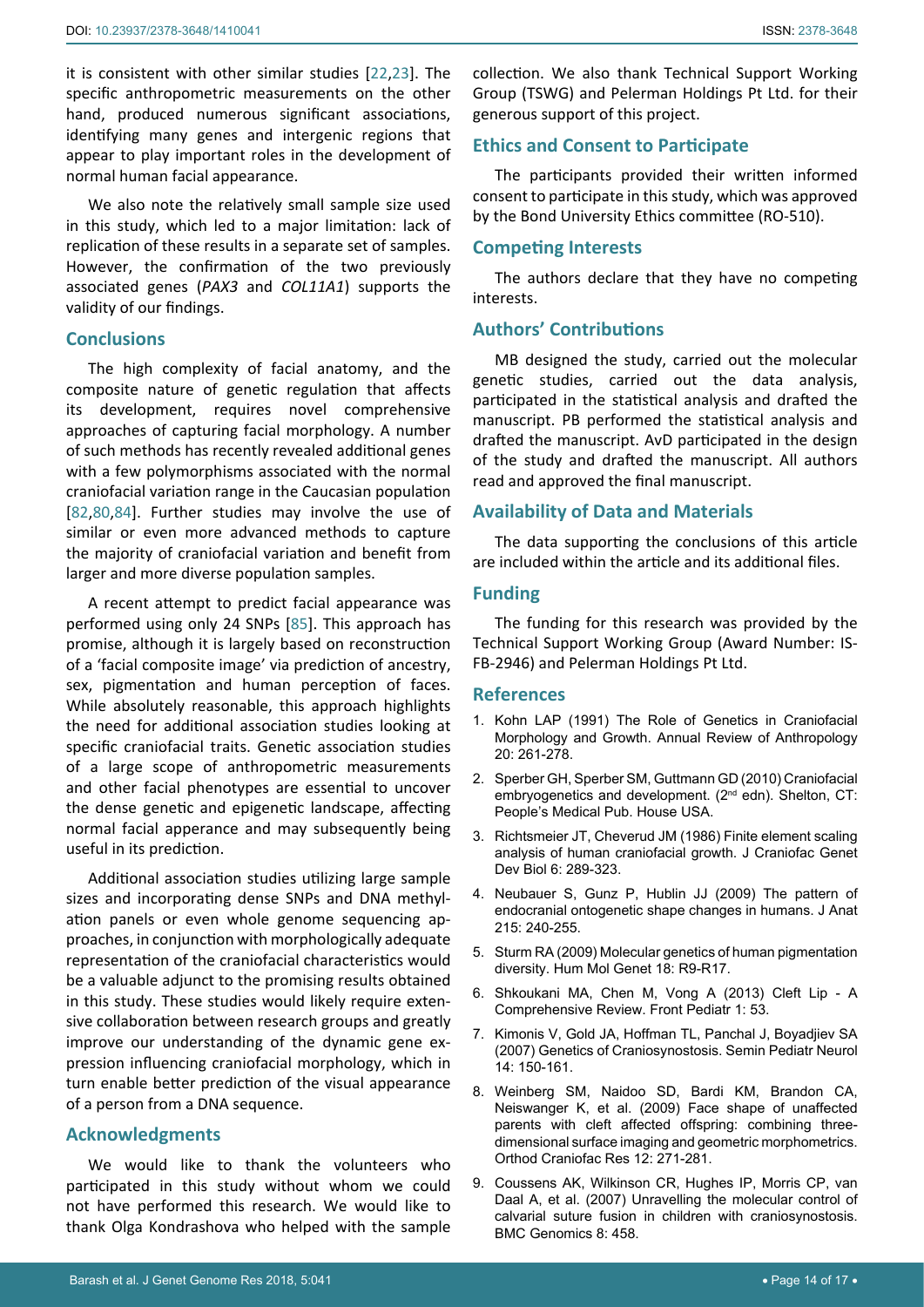- 10. [Coussens AK, Hughes IP, Wilkinson CR, Morris CP,](https://www.ncbi.nlm.nih.gov/pubmed/18093228)  [Anderson PJ, et al. \(2008\) Identification of genes differentially](https://www.ncbi.nlm.nih.gov/pubmed/18093228)  [expressed by prematurely fused human sutures using a](https://www.ncbi.nlm.nih.gov/pubmed/18093228)  [novel in vivo -in vitro approach. Differentiation 76: 531-545.](https://www.ncbi.nlm.nih.gov/pubmed/18093228)
- <span id="page-14-0"></span>11. [Boehringer S, van der Lijn F, Liu F, Gunther M, Sinigerova](https://www.ncbi.nlm.nih.gov/pubmed/21694738)  [S, et al. \(2011\) Genetic determination of human facial](https://www.ncbi.nlm.nih.gov/pubmed/21694738)  [morphology: links between cleft-lips and normal variation.](https://www.ncbi.nlm.nih.gov/pubmed/21694738)  [Eur J Hum Genet 19: 1192-1197.](https://www.ncbi.nlm.nih.gov/pubmed/21694738)
- <span id="page-14-1"></span>12. [Nakamura A, Hattori M, Sakaki Y \(1997\) A novel gene](https://www.ncbi.nlm.nih.gov/pubmed/9455479)  [isolated from human placenta located in Down syndrome](https://www.ncbi.nlm.nih.gov/pubmed/9455479)  [critical region on chromosome 21. DNA Res 4: 321-324.](https://www.ncbi.nlm.nih.gov/pubmed/9455479)
- 13. [El Ghouzzi V, Legeai-Mallet L, Benoist-Lasselin C, Lajeunie](https://www.ncbi.nlm.nih.gov/pubmed/11248247)  [E, Renier D, et al. \(2001\) Mutations in the basic domain and](https://www.ncbi.nlm.nih.gov/pubmed/11248247)  [the loop-helix II junction of TWIST abolish DNA binding in](https://www.ncbi.nlm.nih.gov/pubmed/11248247)  [Saethre-Chotzen syndrome. FEBS Lett 492: 112-118.](https://www.ncbi.nlm.nih.gov/pubmed/11248247)
- 14. [Kamath BM, Stolle C, Bason L, Colliton RP, Piccoli DA, et](https://www.ncbi.nlm.nih.gov/pubmed/12244552)  [al. \(2002\) Craniosynostosis in Alagille syndrome. Am J Med](https://www.ncbi.nlm.nih.gov/pubmed/12244552)  [Genet 112: 176-180.](https://www.ncbi.nlm.nih.gov/pubmed/12244552)
- 15. [Hood RL, Lines MA, Nikkel SM, Schwartzentruber J,](https://www.ncbi.nlm.nih.gov/pubmed/22265015)  [Beaulieu C, et al. \(2012\) Mutations in SRCAP, encoding](https://www.ncbi.nlm.nih.gov/pubmed/22265015)  [SNF2-related CREBBP activator protein, cause Floating-](https://www.ncbi.nlm.nih.gov/pubmed/22265015)[Harbor syndrome. Am J Hum Genet 90: 308-313.](https://www.ncbi.nlm.nih.gov/pubmed/22265015)
- 16. [Roper RJ, Baxter LL, Saran NG, Klinedinst DK, Beachy PA,](https://www.ncbi.nlm.nih.gov/pubmed/16432181)  [et al. \(2006\) Defective cerebellar response to mitogenic](https://www.ncbi.nlm.nih.gov/pubmed/16432181)  [Hedgehog signaling in Down's syndrome mice. Proc Natl](https://www.ncbi.nlm.nih.gov/pubmed/16432181)  [Acad Sci U S A 103: 1452-1456.](https://www.ncbi.nlm.nih.gov/pubmed/16432181)
- <span id="page-14-2"></span>17. [Croonen EA, van der Burgt I, Kapusta L, Draaisma JM](https://www.ncbi.nlm.nih.gov/pubmed/18203203)  [\(2008\) Electrocardiography in Noonan syndrome PTPN11](https://www.ncbi.nlm.nih.gov/pubmed/18203203)  [gene mutation--phenotype characterization. Am J Med](https://www.ncbi.nlm.nih.gov/pubmed/18203203)  [Genet A 146: 350-353.](https://www.ncbi.nlm.nih.gov/pubmed/18203203)
- <span id="page-14-3"></span>18. [Fourie Z, Damstra J, Gerrits PO, Ren Y \(2011\) Evaluation](https://www.ncbi.nlm.nih.gov/pubmed/20951517)  [of anthropometric accuracy and reliability using different](https://www.ncbi.nlm.nih.gov/pubmed/20951517)  [three-dimensional scanning systems. Forensic Sci Int 207:](https://www.ncbi.nlm.nih.gov/pubmed/20951517)  [127-134.](https://www.ncbi.nlm.nih.gov/pubmed/20951517)
- 19. [Toma AM, Zhurov A, Playle R, Ong E, Richmond S \(2009\)](https://www.ncbi.nlm.nih.gov/pubmed/19154273)  [Reproducibility of facial soft tissue landmarks on 3D laser](https://www.ncbi.nlm.nih.gov/pubmed/19154273)[scanned facial images. Orthod Craniofac Res 12: 33-42.](https://www.ncbi.nlm.nih.gov/pubmed/19154273)
- <span id="page-14-4"></span>20. [Kovacs L, Zimmermann A, Brockmann G, Baurecht H,](https://www.ncbi.nlm.nih.gov/pubmed/16768239)  [Schwenzer-Zimmerer K, et al. \(2006\) Accuracy and](https://www.ncbi.nlm.nih.gov/pubmed/16768239)  [Precision of the Three-Dimensional Assessment of the](https://www.ncbi.nlm.nih.gov/pubmed/16768239)  [Facial Surface Using a 3-D Laser Scanner. IEEE Trans](https://www.ncbi.nlm.nih.gov/pubmed/16768239)  [Med Imaging 25: 742-754.](https://www.ncbi.nlm.nih.gov/pubmed/16768239)
- <span id="page-14-5"></span>21. [Coussens AK, van Daal A \(2005\) Linkage disequilibrium](https://www.ncbi.nlm.nih.gov/pubmed/15820308)  [analysis identifies an FGFR1 haplotype-tag SNP associated](https://www.ncbi.nlm.nih.gov/pubmed/15820308)  [with normal variation in craniofacial shape. Genomics 85:](https://www.ncbi.nlm.nih.gov/pubmed/15820308)  [563-573.](https://www.ncbi.nlm.nih.gov/pubmed/15820308)
- <span id="page-14-19"></span>22. [Paternoster L, Zhurov AI, Toma AM, Kemp JP, St Pourcain](https://www.ncbi.nlm.nih.gov/pubmed/22341974)  [B, et al. \(2012\) Genome-wide association study of three](https://www.ncbi.nlm.nih.gov/pubmed/22341974)[dimensional facial morphology identifies a variant in PAX3](https://www.ncbi.nlm.nih.gov/pubmed/22341974)  [associated with nasion position. Am J Hum Genet 90: 478-](https://www.ncbi.nlm.nih.gov/pubmed/22341974) [485.](https://www.ncbi.nlm.nih.gov/pubmed/22341974)
- <span id="page-14-6"></span>23. [Liu F, Van der Lijn F, Schurmann C, Zhu G, Chakravarty MM,](https://www.ncbi.nlm.nih.gov/pubmed/23028347)  [et al. \(2012\) A genome-wide association study identifies](https://www.ncbi.nlm.nih.gov/pubmed/23028347)  [five loci influencing facial morphology in Europeans. PLoS](https://www.ncbi.nlm.nih.gov/pubmed/23028347)  [Genet 8: e1002932.](https://www.ncbi.nlm.nih.gov/pubmed/23028347)
- <span id="page-14-7"></span>24. [Michel S, Liang L, Depner M, Klopp N, Ruether A, et al.](https://www.ncbi.nlm.nih.gov/pubmed/21103062)  [\(2010\) Unifying candidate gene and GWAS Approaches in](https://www.ncbi.nlm.nih.gov/pubmed/21103062)  [Asthma. PLoS One 5: e13894.](https://www.ncbi.nlm.nih.gov/pubmed/21103062)
- <span id="page-14-8"></span>25. [Sun J, Jia P, Fanous AH, Webb BT, van den Oord EJ, et al.](https://www.ncbi.nlm.nih.gov/pubmed/19602527)  [\(2009\) A multi-dimensional evidence-based candidate gene](https://www.ncbi.nlm.nih.gov/pubmed/19602527)  [prioritization approach for complex diseases-schizophrenia](https://www.ncbi.nlm.nih.gov/pubmed/19602527)  [as a case. Bioinformatics 25: 2595-6602.](https://www.ncbi.nlm.nih.gov/pubmed/19602527)
- <span id="page-14-9"></span>26. [Hrdy DB \(1978\) Analysis of hair samples of mummies from](https://www.ncbi.nlm.nih.gov/pubmed/717558)  [Semma South \(Sudanese Nubia\). Am J Phys Anthropol 49:](https://www.ncbi.nlm.nih.gov/pubmed/717558)  [277-282.](https://www.ncbi.nlm.nih.gov/pubmed/717558)
- 27. [Fitzpatrick TB \(1988\) The validity and practicality of sun](https://www.ncbi.nlm.nih.gov/pubmed/3377516)[reactive skin types I through VI. Archives of Dermatology](https://www.ncbi.nlm.nih.gov/pubmed/3377516)  [124: 869.](https://www.ncbi.nlm.nih.gov/pubmed/3377516)
- <span id="page-14-10"></span>28. [Sturm RA, Larsson M \(2009\) Genetics of human iris colour](https://www.ncbi.nlm.nih.gov/pubmed/19619260)  [and patterns. Pigment Cell Melanoma Res 22: 544-562](https://www.ncbi.nlm.nih.gov/pubmed/19619260).
- <span id="page-14-11"></span>29. Farkas LG (1994) Anthropometry of the head and face. (2<sup>nd</sup>) edn). New York: Raven Press.
- <span id="page-14-12"></span>30. [Website MMRW. The Jackson Laboratory, Bar Harbor,](https://www.jax.org/research-and-faculty/resources/mouse-mutant-resource)  [Maine.](https://www.jax.org/research-and-faculty/resources/mouse-mutant-resource)
- <span id="page-14-13"></span>31. [Ashburner M, Ball CA, Blake JA, Botstein D, Butler H, et](https://www.ncbi.nlm.nih.gov/pubmed/10802651)  [al. \(2000\) Gene ontology: tool for the unification of biology.](https://www.ncbi.nlm.nih.gov/pubmed/10802651)  [The Gene Ontology Consortium. Nat Genet 25: 25-29.](https://www.ncbi.nlm.nih.gov/pubmed/10802651)
- <span id="page-14-14"></span>32. [Online Mendelian Inheritance in Man O. McKusick-Nathans](http://omim.org/)  [Institute of Genetic Medicine, Johns Hopkins University](http://omim.org/)  [\(Baltimore, MD\).](http://omim.org/)
- <span id="page-14-15"></span>33. [Rebhan M, ChalifaCaspi V, Prilusky J, Lancet D \(1997\)](https://www.ncbi.nlm.nih.gov/pubmed/9097728)  [GeneCards: Integrating information about genes, proteins](https://www.ncbi.nlm.nih.gov/pubmed/9097728)  [and diseases. Trends in Genetics 13: 163.](https://www.ncbi.nlm.nih.gov/pubmed/9097728)
- <span id="page-14-16"></span>34. [Sabeti PC, Varilly P, Fry B, Lohmueller J, Hostetter E, et](https://www.ncbi.nlm.nih.gov/pubmed/17943131)  [al. \(2007\) Genome-wide detection and characterization of](https://www.ncbi.nlm.nih.gov/pubmed/17943131)  [positive selection in human populations. Nature 449: 913-918.](https://www.ncbi.nlm.nih.gov/pubmed/17943131)
- 35. [Zhou N, Wang L \(2007\) Effective selection of informative](https://www.ncbi.nlm.nih.gov/pubmed/18093342)  [SNPs and classification on the HapMap genotype data.](https://www.ncbi.nlm.nih.gov/pubmed/18093342)  [BMC Bioinformatics 8: 484.](https://www.ncbi.nlm.nih.gov/pubmed/18093342)
- 36. [Kosoy R, Nassir R, Tian C, White PA, Butler LM, et al.](https://www.ncbi.nlm.nih.gov/pubmed/18683858)  [\(2009\) Ancestry informative marker sets for determining](https://www.ncbi.nlm.nih.gov/pubmed/18683858)  [continental origin and admixture proportions in common](https://www.ncbi.nlm.nih.gov/pubmed/18683858)  [populations in America. Hum Mutat 30: 69-78.](https://www.ncbi.nlm.nih.gov/pubmed/18683858)
- 37. [Paschou P, Lewis J, Javed A, Drineas P \(2010\) Ancestry](https://www.ncbi.nlm.nih.gov/pubmed/20921023)  [informative markers for fine-scale individual assignment to](https://www.ncbi.nlm.nih.gov/pubmed/20921023)  [worldwide populations. J Med Genet 47: 835-847.](https://www.ncbi.nlm.nih.gov/pubmed/20921023)
- 38. [Londin ER, Keller MA, Maista C, Smith G, Mamounas LA,](https://www.ncbi.nlm.nih.gov/pubmed/20976178)  [et al. \(2010\) CoAIMs: a cost-effective panel of ancestry](https://www.ncbi.nlm.nih.gov/pubmed/20976178)  [informative markers for determining continental origins.](https://www.ncbi.nlm.nih.gov/pubmed/20976178)  [PLoS One 5: e13443.](https://www.ncbi.nlm.nih.gov/pubmed/20976178)
- 39. [Bulbul O, Filoglu G, Altuncul H, Aradas AF, Ruiz Y, et al.](https://www.sciencedirect.com/science/article/pii/S1875176811002496)  [\(2011\) A SNP multiplex for the simultaneous prediction of](https://www.sciencedirect.com/science/article/pii/S1875176811002496)  [biogeographic ancestry and pigmentation type. Forensic](https://www.sciencedirect.com/science/article/pii/S1875176811002496)  [Sci Inter: Genet Suppl 3: e500-e501.](https://www.sciencedirect.com/science/article/pii/S1875176811002496)
- 40. [Tandon A, Patterson N, Reich D \(2011\) Ancestry informative](https://www.ncbi.nlm.nih.gov/pubmed/21181899)  [marker panels for African Americans based on subsets of](https://www.ncbi.nlm.nih.gov/pubmed/21181899)  [commercially available SNP arrays. Genet Epidemiol 35:](https://www.ncbi.nlm.nih.gov/pubmed/21181899)  [80-83.](https://www.ncbi.nlm.nih.gov/pubmed/21181899)
- 41. [Phillips C, Freire Aradas A, Kriegel AK, Fondevila M,](https://www.ncbi.nlm.nih.gov/pubmed/23537756)  [Bulbul O, et al. \(2013\) Eurasiaplex: a forensic SNP assay](https://www.ncbi.nlm.nih.gov/pubmed/23537756)  [for differentiating European and South Asian ancestries.](https://www.ncbi.nlm.nih.gov/pubmed/23537756)  [Forensic Sci Int Genet 7: 359-366.](https://www.ncbi.nlm.nih.gov/pubmed/23537756)
- 42. [Gettings KB, Lai R, Johnson JL, Peck MA, Hart JA, et al.](https://www.ncbi.nlm.nih.gov/pubmed/24315596)  [\(2014\) A 50-SNP assay for biogeographic ancestry and](https://www.ncbi.nlm.nih.gov/pubmed/24315596)  [phenotype prediction in the U.S. population. Forensic Sci](https://www.ncbi.nlm.nih.gov/pubmed/24315596)  [Int Genet 8: 101-108.](https://www.ncbi.nlm.nih.gov/pubmed/24315596)
- <span id="page-14-17"></span>43. [Kidd KK, Speed WC, Pakstis AJ, Furtado MR, Fang R, et](https://www.ncbi.nlm.nih.gov/pubmed/24508742)  [al. \(2014\) Progress toward an efficient panel of SNPs for](https://www.ncbi.nlm.nih.gov/pubmed/24508742)  [ancestry inference. Forensic Sci Int Genet 10: 23-32.](https://www.ncbi.nlm.nih.gov/pubmed/24508742)
- <span id="page-14-18"></span>44. [Amigo J, Salas A, Phillips C \(2011\) ENGINES: exploring](https://www.ncbi.nlm.nih.gov/pubmed/21504571)  [single nucleotide variation in entire human genomes. BMC](https://www.ncbi.nlm.nih.gov/pubmed/21504571)  [Bioinformatics 12: 105.](https://www.ncbi.nlm.nih.gov/pubmed/21504571)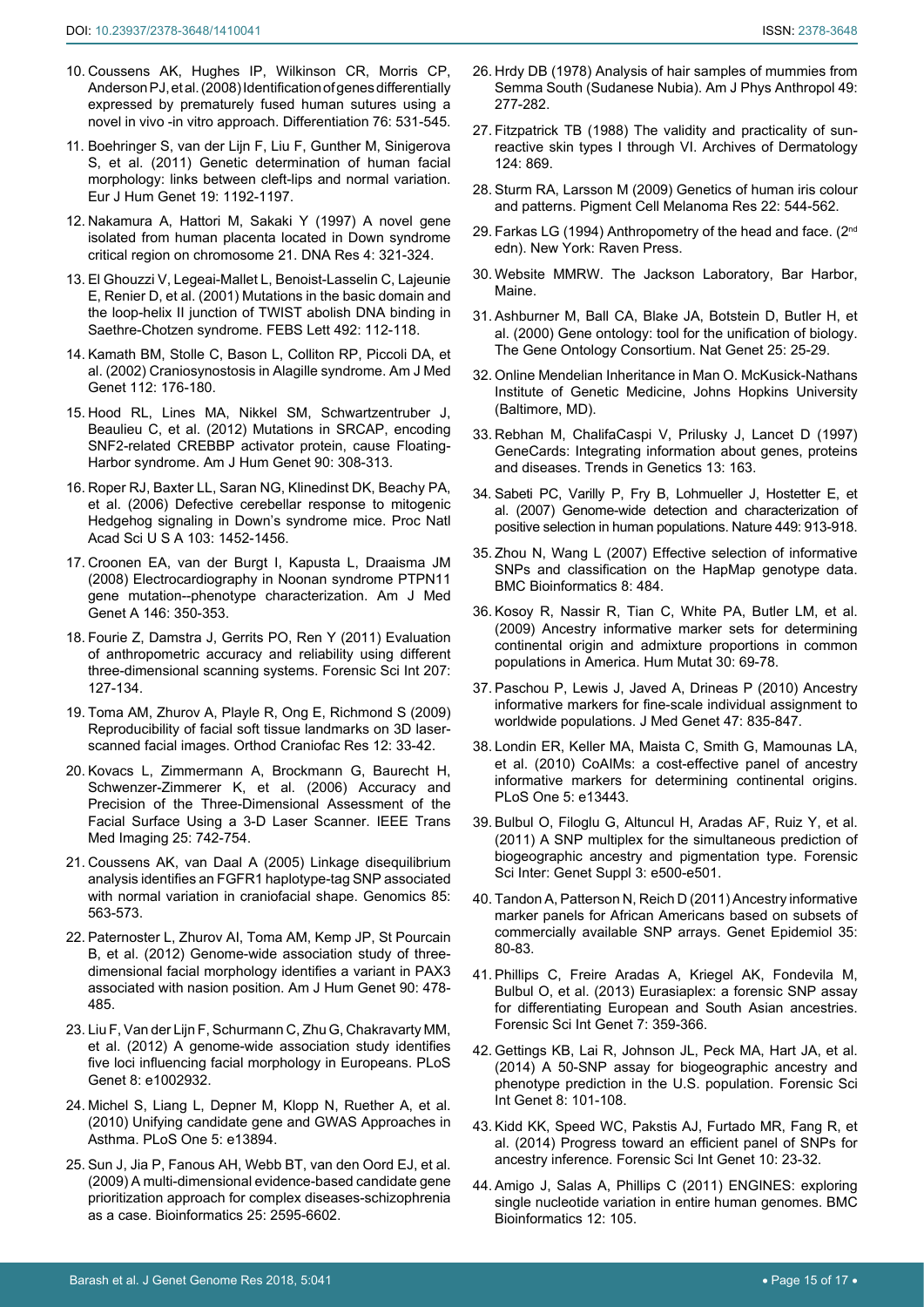- <span id="page-15-0"></span>45. [Adzhubei IA, Schmidt S, Peshkin L, Ramensky VE,](https://www.ncbi.nlm.nih.gov/pubmed/20354512)  [Gerasimova A, et al. \(2010\) A method and server for](https://www.ncbi.nlm.nih.gov/pubmed/20354512)  [predicting damaging missense mutations. Nat Methods 7:](https://www.ncbi.nlm.nih.gov/pubmed/20354512)  [248-249.](https://www.ncbi.nlm.nih.gov/pubmed/20354512)
- <span id="page-15-1"></span>46. [Marinescu V, Kohane I, Riva A \(2005\) MAPPER: a search](https://www.ncbi.nlm.nih.gov/pubmed/15799782)  [engine for the computational identification of putative](https://www.ncbi.nlm.nih.gov/pubmed/15799782)  [transcription factor binding sites in multiple genomes. BMC](https://www.ncbi.nlm.nih.gov/pubmed/15799782)  [Bioinformatics 6: 79.](https://www.ncbi.nlm.nih.gov/pubmed/15799782)
- <span id="page-15-2"></span>47. [Wang J, Ronaghi M, Chong SS, Lee CGL \(2011\) pfSNP:](https://www.ncbi.nlm.nih.gov/pubmed/20672376)  [An integrated potentially functional SNP resource that](https://www.ncbi.nlm.nih.gov/pubmed/20672376)  [facilitates hypotheses generation through knowledge](https://www.ncbi.nlm.nih.gov/pubmed/20672376)  [syntheses. Human Mutation 32: 19-24.](https://www.ncbi.nlm.nih.gov/pubmed/20672376)
- <span id="page-15-3"></span>48. [Coassin S, Brandstätter A, Kronenberg F \(2010\) Lost in the](https://www.ncbi.nlm.nih.gov/pubmed/19963217)  [space of bioinformatic tools: A constantly updated survival](https://www.ncbi.nlm.nih.gov/pubmed/19963217)  [guide for genetic epidemiology. The GenEpi Toolbox.](https://www.ncbi.nlm.nih.gov/pubmed/19963217)  [Atherosclerosis 209: 321-335.](https://www.ncbi.nlm.nih.gov/pubmed/19963217)
- <span id="page-15-15"></span>49. [Pritchard JK, Stephens M, Donnelly P \(2000\) Inference](https://www.ncbi.nlm.nih.gov/pubmed/10835412)  [of population structure using multilocus genotype data.](https://www.ncbi.nlm.nih.gov/pubmed/10835412)  [Genetics 155: 945-959.](https://www.ncbi.nlm.nih.gov/pubmed/10835412)
- <span id="page-15-16"></span>50. [Thorisson G, Smith A, Krishnan L, Stein L \(2005\) The](https://www.ncbi.nlm.nih.gov/pubmed/16251469)  [International HapMap Project Web site. Genome Res 15:](https://www.ncbi.nlm.nih.gov/pubmed/16251469)  [1592.](https://www.ncbi.nlm.nih.gov/pubmed/16251469)
- <span id="page-15-4"></span>51. [Purcell S, Neale B, Todd-Brown K, Thomas L, Ferreira MA,](https://www.ncbi.nlm.nih.gov/pubmed/17701901)  [et al. \(2007\) PLINK: a tool set for whole-genome association](https://www.ncbi.nlm.nih.gov/pubmed/17701901)  [and population-based linkage analyses. Am J Hum Genet](https://www.ncbi.nlm.nih.gov/pubmed/17701901)  [81: 559-575.](https://www.ncbi.nlm.nih.gov/pubmed/17701901)
- <span id="page-15-5"></span>52. [Price AL, Patterson NJ, Plenge RM, Weinblatt ME, Shadick](https://www.ncbi.nlm.nih.gov/pubmed/16862161)  [NA, et al. \(2006\) Principal components analysis corrects](https://www.ncbi.nlm.nih.gov/pubmed/16862161)  [for stratification in genome-wide association studies. Nat](https://www.ncbi.nlm.nih.gov/pubmed/16862161)  [Genet 38: 904-909.](https://www.ncbi.nlm.nih.gov/pubmed/16862161)
- <span id="page-15-6"></span>53. [Patterson N, Price AL, Reich D \(2006\) Population structure](https://www.ncbi.nlm.nih.gov/pubmed/17194218)  [and eigenanalysis. PLoS Genet 2: e190.](https://www.ncbi.nlm.nih.gov/pubmed/17194218)
- <span id="page-15-7"></span>54. [UniProt Consortium \(2014\) Activities at the Universal Protein](https://www.ncbi.nlm.nih.gov/pubmed/24253303)  [Resource \(UniProt\). Nucleic Acids Res 42: 191-198.](https://www.ncbi.nlm.nih.gov/pubmed/24253303)
- <span id="page-15-8"></span>55. [Rappaport N, Nativ N, Stelzer G, Twik M, Guan-Golan Y,](https://www.ncbi.nlm.nih.gov/pubmed/23584832)  [et al. \(2013\) MalaCards: an integrated compendium for](https://www.ncbi.nlm.nih.gov/pubmed/23584832)  [diseases and their annotation. Database \(Oxford\) 18.](https://www.ncbi.nlm.nih.gov/pubmed/23584832)
- <span id="page-15-9"></span>56. [Warde-Farley D, Donaldson SL, Comes O, Zuberi K,](https://www.ncbi.nlm.nih.gov/pubmed/20576703)  [Badrawi R, et al. \(2010\) The GeneMANIA prediction server:](https://www.ncbi.nlm.nih.gov/pubmed/20576703)  [biological network integration for gene prioritization and](https://www.ncbi.nlm.nih.gov/pubmed/20576703)  [predicting gene function. Nucleic Acids Res 38: 214-220.](https://www.ncbi.nlm.nih.gov/pubmed/20576703)
- <span id="page-15-10"></span>57. [Reference Genome Group of the Gene Ontology Consortium](https://www.ncbi.nlm.nih.gov/pubmed/19578431)  [\(2009\) The Gene Ontology's Reference Genome Project: a](https://www.ncbi.nlm.nih.gov/pubmed/19578431)  [unified framework for functional annotation across species.](https://www.ncbi.nlm.nih.gov/pubmed/19578431)  [PLoS Comput Biol 5: e1000431.](https://www.ncbi.nlm.nih.gov/pubmed/19578431)
- <span id="page-15-11"></span>58. [Sherry ST, Ward MH, Kholodov M, Baker J, Phan L, et al.](https://www.ncbi.nlm.nih.gov/pubmed/11125122)  [\(2001\) dbSNP: the NCBI database of genetic variation.](https://www.ncbi.nlm.nih.gov/pubmed/11125122)  [Nucleic Acids Research 29: 308-311.](https://www.ncbi.nlm.nih.gov/pubmed/11125122)
- 59. [Durbin RM, Abecasis GR, Altshuler DL, Auton A, Brooks](https://www.ncbi.nlm.nih.gov/pubmed/20981092)  [LD, et al. \(2010\) A map of human genome variation from](https://www.ncbi.nlm.nih.gov/pubmed/20981092)  [population-scale sequencing. Nature 467: 1061-1073.](https://www.ncbi.nlm.nih.gov/pubmed/20981092)
- 60. [Chelala C, Khan A, Lemoine NR \(2009\) SNPnexus: a web](https://www.ncbi.nlm.nih.gov/pubmed/19098027)  [database for functional annotation of newly discovered](https://www.ncbi.nlm.nih.gov/pubmed/19098027)  [and public domain single nucleotide polymorphisms.](https://www.ncbi.nlm.nih.gov/pubmed/19098027)  [Bioinformatics 25: 655-661.](https://www.ncbi.nlm.nih.gov/pubmed/19098027)
- <span id="page-15-12"></span>61. [Rajeevan H, Cheung KH, Gadagkar R, Stein S,](https://www.ncbi.nlm.nih.gov/pubmed/19325849)  [Soundararajan U, et al. \(2007\) ALFRED: an allele frequency](https://www.ncbi.nlm.nih.gov/pubmed/19325849)  [database for microevolutionary studies. Evol Bioinform](https://www.ncbi.nlm.nih.gov/pubmed/19325849)  [Online 1: 1-10.](https://www.ncbi.nlm.nih.gov/pubmed/19325849)
- <span id="page-15-13"></span>62. [Johnson AD, Handsaker RE, Pulit SL, Nizzari MM,](https://www.ncbi.nlm.nih.gov/pubmed/18974171)  [O'Donnell CJ, et al. \(2008\) SNAP: a web-based tool for](https://www.ncbi.nlm.nih.gov/pubmed/18974171)

[identification and annotation of proxy SNPs using HapMap.](https://www.ncbi.nlm.nih.gov/pubmed/18974171)  [Bioinformatics 24: 2938-2939.](https://www.ncbi.nlm.nih.gov/pubmed/18974171)

- <span id="page-15-14"></span>63. [Boyle AP, Hong EL, Hariharan M, Cheng Y, Schaub MA,](https://www.ncbi.nlm.nih.gov/pubmed/22955989)  [et al. \(2012\) Annotation of functional variation in personal](https://www.ncbi.nlm.nih.gov/pubmed/22955989)  [genomes using RegulomeDB. Genome Res 22: 1790-](https://www.ncbi.nlm.nih.gov/pubmed/22955989) [1797.](https://www.ncbi.nlm.nih.gov/pubmed/22955989)
- <span id="page-15-20"></span>64. [MacArthur J, Bowler E, Cerezo M, Gil L, Hall P, et al. \(2017\)](https://www.ncbi.nlm.nih.gov/pmc/articles/PMC5210590/)  [The new NHGRI-EBI Catalog of published genome-wide](https://www.ncbi.nlm.nih.gov/pmc/articles/PMC5210590/)  [association studies \(GWAS Catalog\). Nucleic Acids Res](https://www.ncbi.nlm.nih.gov/pmc/articles/PMC5210590/)  [45: 896-901.](https://www.ncbi.nlm.nih.gov/pmc/articles/PMC5210590/)
- <span id="page-15-21"></span>65. [Visscher PM \(2008\) Sizing up human height variation.](https://www.ncbi.nlm.nih.gov/pubmed/18443579)  [Nature Genetics 40: 489-490.](https://www.ncbi.nlm.nih.gov/pubmed/18443579)
- 66. [Frazer KA, Murray SS, Schork NJ, Topol EJ \(2009\) Human](https://www.ncbi.nlm.nih.gov/pubmed/19293820)  [genetic variation and its contribution to complex traits. Nat](https://www.ncbi.nlm.nih.gov/pubmed/19293820)  [Rev Genet 10: 241.](https://www.ncbi.nlm.nih.gov/pubmed/19293820)
- <span id="page-15-29"></span>67. [Wood AR, Esko T, Yang J, Vedantam S, Pers TH, et](https://www.ncbi.nlm.nih.gov/pubmed/25282103)  [al. \(2014\) Defining the role of common variation in the](https://www.ncbi.nlm.nih.gov/pubmed/25282103)  [genomic and biological architecture of adult human height.](https://www.ncbi.nlm.nih.gov/pubmed/25282103)  [Nat Genet 46: 1173-1186.](https://www.ncbi.nlm.nih.gov/pubmed/25282103)
- <span id="page-15-22"></span>68. [Hallgrimsson B, Mio W, Marcucio RS, Spritz R \(2014\) Let's](https://www.ncbi.nlm.nih.gov/pubmed/25375250)  [Face It - Complex Traits Are Just Not That Simple. PLoS](https://www.ncbi.nlm.nih.gov/pubmed/25375250)  [Genet 10: e1004724.](https://www.ncbi.nlm.nih.gov/pubmed/25375250)
- <span id="page-15-23"></span>69. [Attanasio C, Nord AS, Zhu Y, Blow MJ, Li Z, et al. \(2013\)](https://www.ncbi.nlm.nih.gov/pubmed/24159046)  [Fine tuning of craniofacial morphology by distant-acting](https://www.ncbi.nlm.nih.gov/pubmed/24159046)  [enhancers. Science 342: 1241006.](https://www.ncbi.nlm.nih.gov/pubmed/24159046)
- <span id="page-15-24"></span>70. [Tak YG, Farnham PJ \(2015\) Making sense of GWAS: using](https://www.ncbi.nlm.nih.gov/pubmed/26719772)  [epigenomics and genome engineering to understand the](https://www.ncbi.nlm.nih.gov/pubmed/26719772)  [functional relevance of SNPs in non-coding regions of the](https://www.ncbi.nlm.nih.gov/pubmed/26719772)  [human genome. Epigenetics Chromatin 8: 57.](https://www.ncbi.nlm.nih.gov/pubmed/26719772)
- <span id="page-15-17"></span>71. [Weston EM, Friday AE, Lio P \(2007\) Biometric evidence](https://www.ncbi.nlm.nih.gov/pubmed/17684556)  [that sexual selection has shaped the hominin face. PLoS](https://www.ncbi.nlm.nih.gov/pubmed/17684556)  [One 2: e710.](https://www.ncbi.nlm.nih.gov/pubmed/17684556)
- <span id="page-15-18"></span>72. [Panagiotou OA, Ioannidis JP, Genome-Wide Significance](https://www.ncbi.nlm.nih.gov/pubmed/22253303)  [P \(2012\) What should the genome-wide significance](https://www.ncbi.nlm.nih.gov/pubmed/22253303)  [threshold be? Empirical replication of borderline genetic](https://www.ncbi.nlm.nih.gov/pubmed/22253303)  [associations. Int J Epidemiol 41: 273-286.](https://www.ncbi.nlm.nih.gov/pubmed/22253303)
- <span id="page-15-19"></span>73. [Dudbridge F, Gusnanto A \(2008\) Estimation of significance](https://www.ncbi.nlm.nih.gov/pubmed/18300295)  [thresholds for genome wide association scans. Genet](https://www.ncbi.nlm.nih.gov/pubmed/18300295)  [Epidemiol 32: 227-234.](https://www.ncbi.nlm.nih.gov/pubmed/18300295)
- <span id="page-15-25"></span>74. [Cooper RS, Tayo B, Zhu X \(2008\) Genome-wide association](https://www.ncbi.nlm.nih.gov/pubmed/18852204)  [studies: implications for multiethnic samples. Hum Mol](https://www.ncbi.nlm.nih.gov/pubmed/18852204)  [Genet 17: 151-155.](https://www.ncbi.nlm.nih.gov/pubmed/18852204)
- <span id="page-15-26"></span>75. [Barnholtz-Sloan JS, Chakraborty R, Sellers TA, Schwartz](https://www.ncbi.nlm.nih.gov/pubmed/15941970)  [AG \(2005\) Examining population stratification via individual](https://www.ncbi.nlm.nih.gov/pubmed/15941970)  [ancestry estimates versus self-reported race. Cancer](https://www.ncbi.nlm.nih.gov/pubmed/15941970)  [Epidemiol Biomarkers Prev 14: 1545-1551.](https://www.ncbi.nlm.nih.gov/pubmed/15941970)
- <span id="page-15-27"></span>76. [Tang H, Quertermous T, Rodriguez B, Kardia SL, Zhu X,](https://www.ncbi.nlm.nih.gov/pubmed/15625622)  [et al. \(2005\) Genetic structure, self-identified race/ethnicity,](https://www.ncbi.nlm.nih.gov/pubmed/15625622)  [and confounding in case-control association studies. Am J](https://www.ncbi.nlm.nih.gov/pubmed/15625622)  [Hum Genet 76: 268-275.](https://www.ncbi.nlm.nih.gov/pubmed/15625622)
- <span id="page-15-28"></span>77. [Price AL, Zaitlen NA, Reich D, Patterson N \(2010\) New](https://www.ncbi.nlm.nih.gov/pubmed/20548291)  [approaches to population stratification in genome-wide](https://www.ncbi.nlm.nih.gov/pubmed/20548291)  [association studies. Nat Rev Genet 11: 459-463.](https://www.ncbi.nlm.nih.gov/pubmed/20548291)
- <span id="page-15-30"></span>78. [Zuk O, Hechter E, Sunyaev SR, Lander ES \(2012\) The](https://www.ncbi.nlm.nih.gov/pubmed/22223662)  [mystery of missing heritability: Genetic interactions create](https://www.ncbi.nlm.nih.gov/pubmed/22223662)  [phantom heritability. Proc Natl Acad Sci U S A 109:](https://www.ncbi.nlm.nih.gov/pubmed/22223662) 1193- [1198.](https://www.ncbi.nlm.nih.gov/pubmed/22223662)
- 79. [Makowsky R, Pajewski NM, Klimentidis YC, Vazquez](https://www.ncbi.nlm.nih.gov/pubmed/21552331)  [AI, Duarte CW, et al. \(2011\) Beyond Missing Heritability:](https://www.ncbi.nlm.nih.gov/pubmed/21552331)  [Prediction of Complex Traits. PLOS Genetics 7: e1002051.](https://www.ncbi.nlm.nih.gov/pubmed/21552331)
- <span id="page-15-31"></span>80. [Claes P, Liberton DK, Daniels K, Rosana KM, Quillen EE,](https://www.ncbi.nlm.nih.gov/pubmed/24651127)